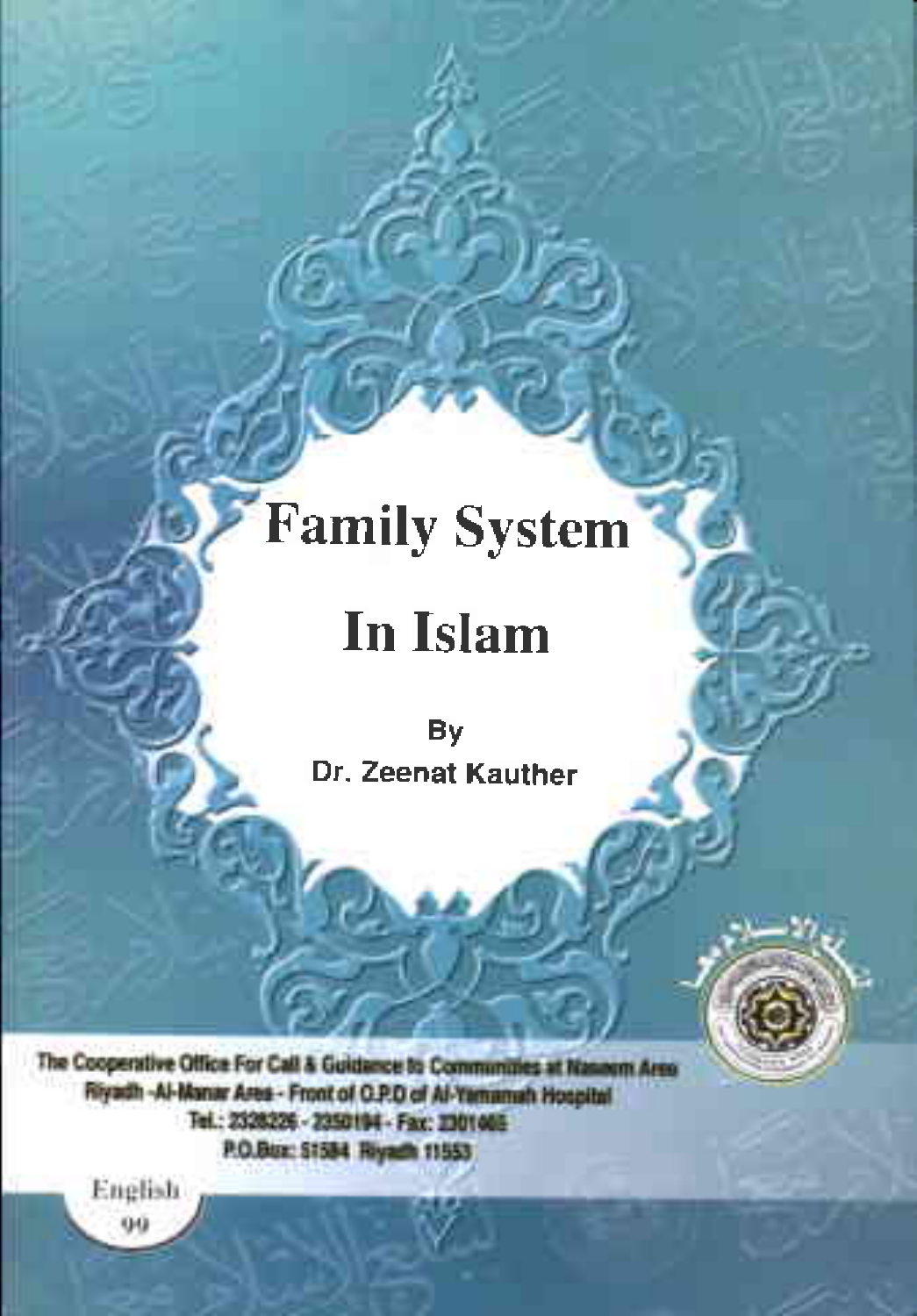#s

Islam on Sexuality, Reproduction and and Family System Family System - Reproduction

Paper Presented to the Paper Presented to the International Conference of NGOs International Conference ofNGOs Seoul, Korea Seoul) Korea 10-16 October 1999 10-16 October 1999 By By Dr. Zeenath Kausar Dr. Zeenath Kausar

World Assembly of Muslim Youth, (WAMY) Riyadh, Saudi Arabia Riyadh) Saudi Arabia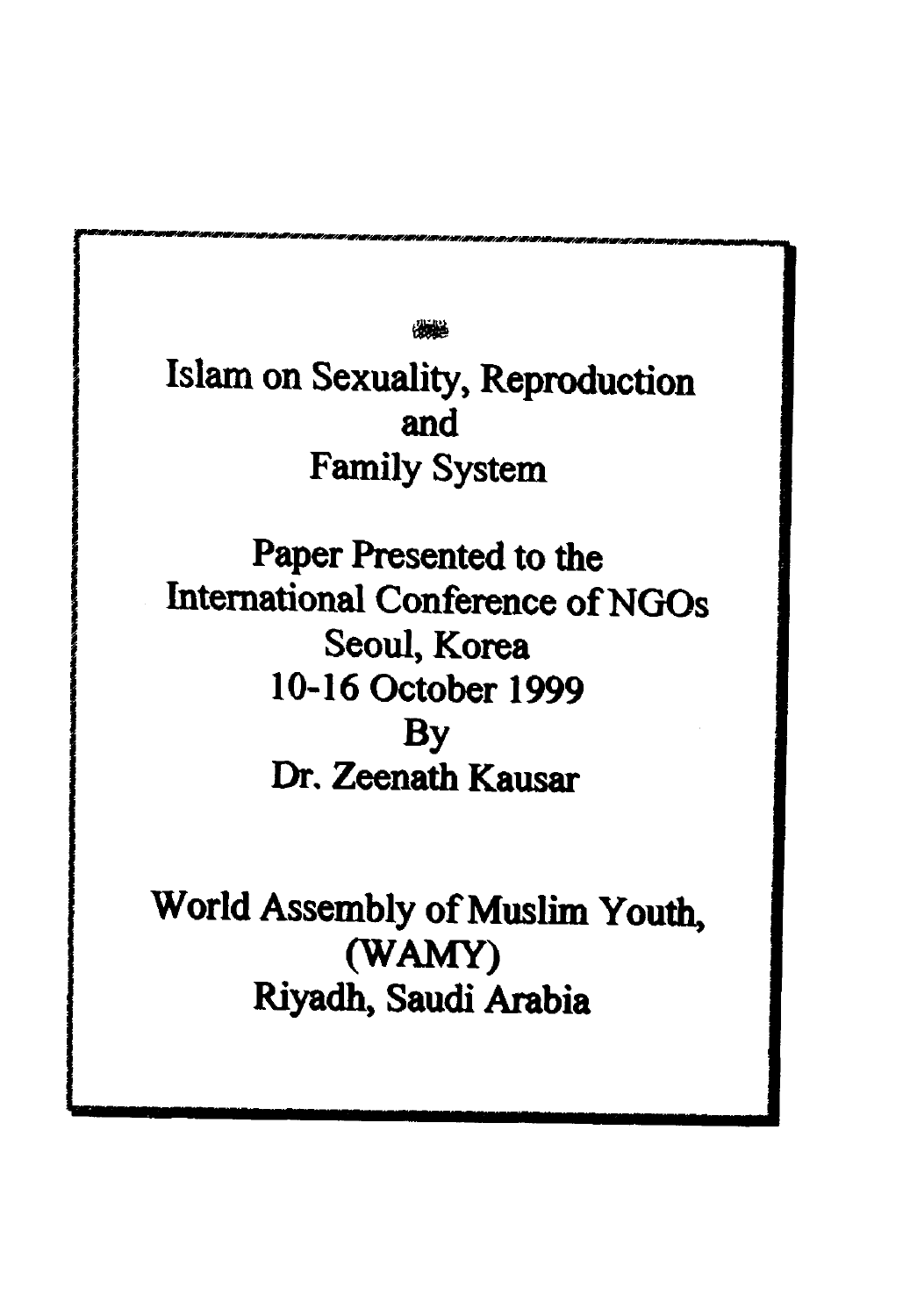### PREFACE **PREFACE**

As the tide of the paper sugests, Dr. Zeenath Kausar has As the title ofthe paper suggests, Dr. Zeenath Kausar has attempted to present the Islamic perspective on sexuality, reproduction and family system. reproduction and family system.

Family values play an important role from the Islamic point of view. Islam seeks to create durable bases for point of view. Islam seeks to create durable bases for relationship within the familr, which is the building block relationship within the family, which is the building block of a society. When each of these blocks is firmly placed,<br>the social structure of the society with the social structure of the society rests on a strong foundation. Where the cohesive bond gets diluted, the society begins to nrmble society begins to tumble.

The Western society presents a glaring example of this phenomenon. The growing number of single-parent families in the wake of rampant divorces has created a<br>situation in which uninhibited sex has militared in the situation in which uninhibited sex has culminated in the outbreak of ArDs and other sexually transmitted diseases. outbreak of AIDs and other sexually transmitted diseases.

An important factor for the breakdown of marriages in the West is the fact that marital relations in Western societies are govemed by material considerations, such as societies are governed by material considerations, such as wealth, beauty or fame. These are ephemeral values doomed to self-erosion in the course of time. When that happens, the fragile relationship gets swerved and the happens, the fragile relationship gets swerved and the marriage ends in divorce marriage ends in divorce.

By contrast, marital ties in the Muslim society are on<br>firmer ground. Families seeking alliances also look for partners with a strong moral character, among other things. Thus if the married life of a couple becomes a bit bumpy, they still pull on for the sake of their children to whom they owe a religious obligation to bring up properly. properly. By contrast, marital ties in the Muslim society are on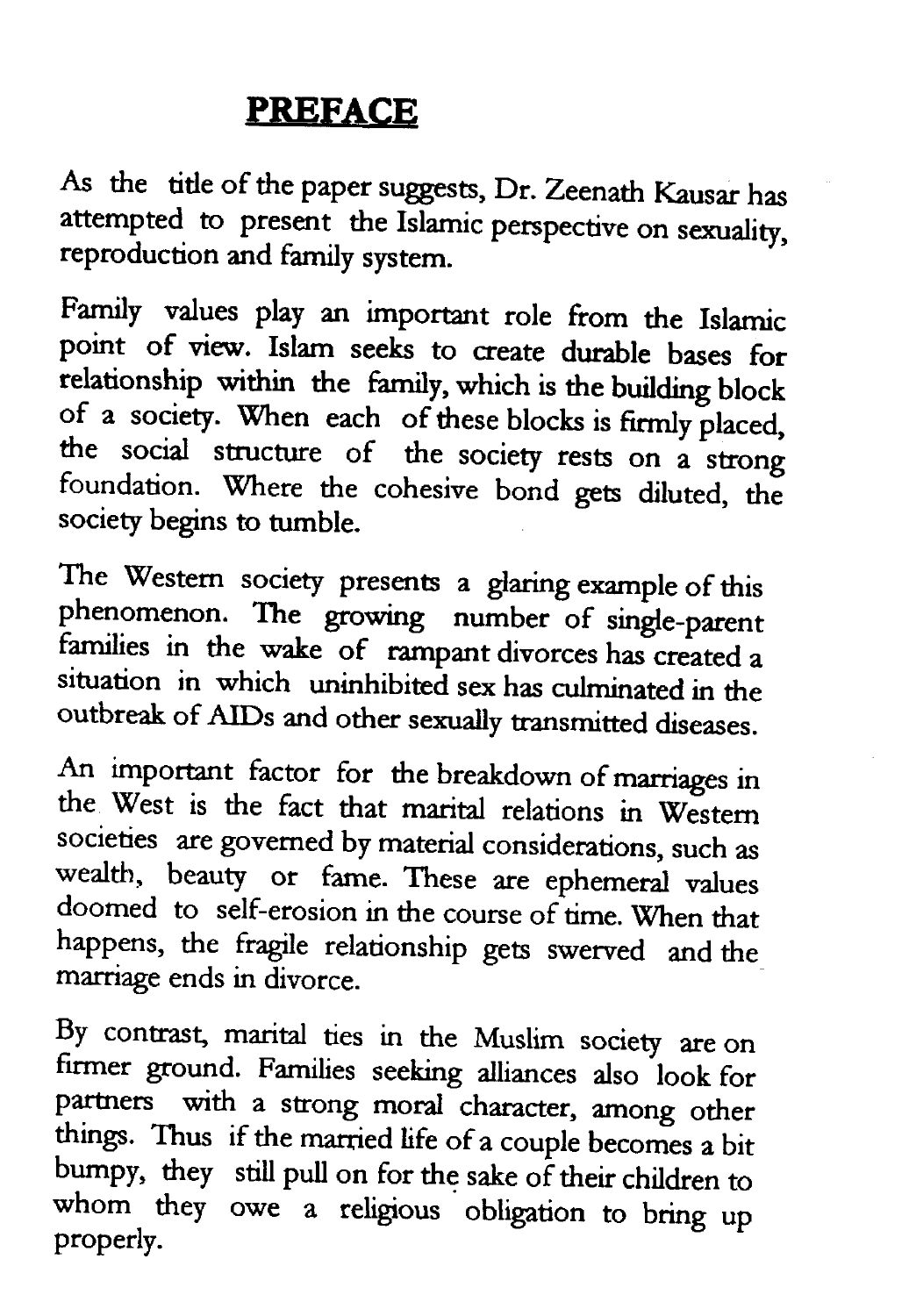Let me conclude with these words of wisdom from Caliph Omar. Once a man sought his advice on divorcing his wife. Omar. Once a man sought his advice on divorcing his wife. When Cdiph Omar asked him for the reason, the man When Caliph Omar asked him for the reason, the man replied: "I'm no more in love with her." Whereupon, replied: "I'm no more in love with her." Whereupon, Caliph Omar retorted: "Are families built upon love alone? Caliph Omar retorted: "Are families built upon love alone? \X/hat about inter-family relationship and the shared life What about inter-family relationship and the shared life with their children?" with their children?"

## Dr. M<mark>aneh H. Al-Johani</mark><br>Secretary General

Secretary General World Assembly of Muslim Youth (WAMY) Riyadh, Saudi Arabia.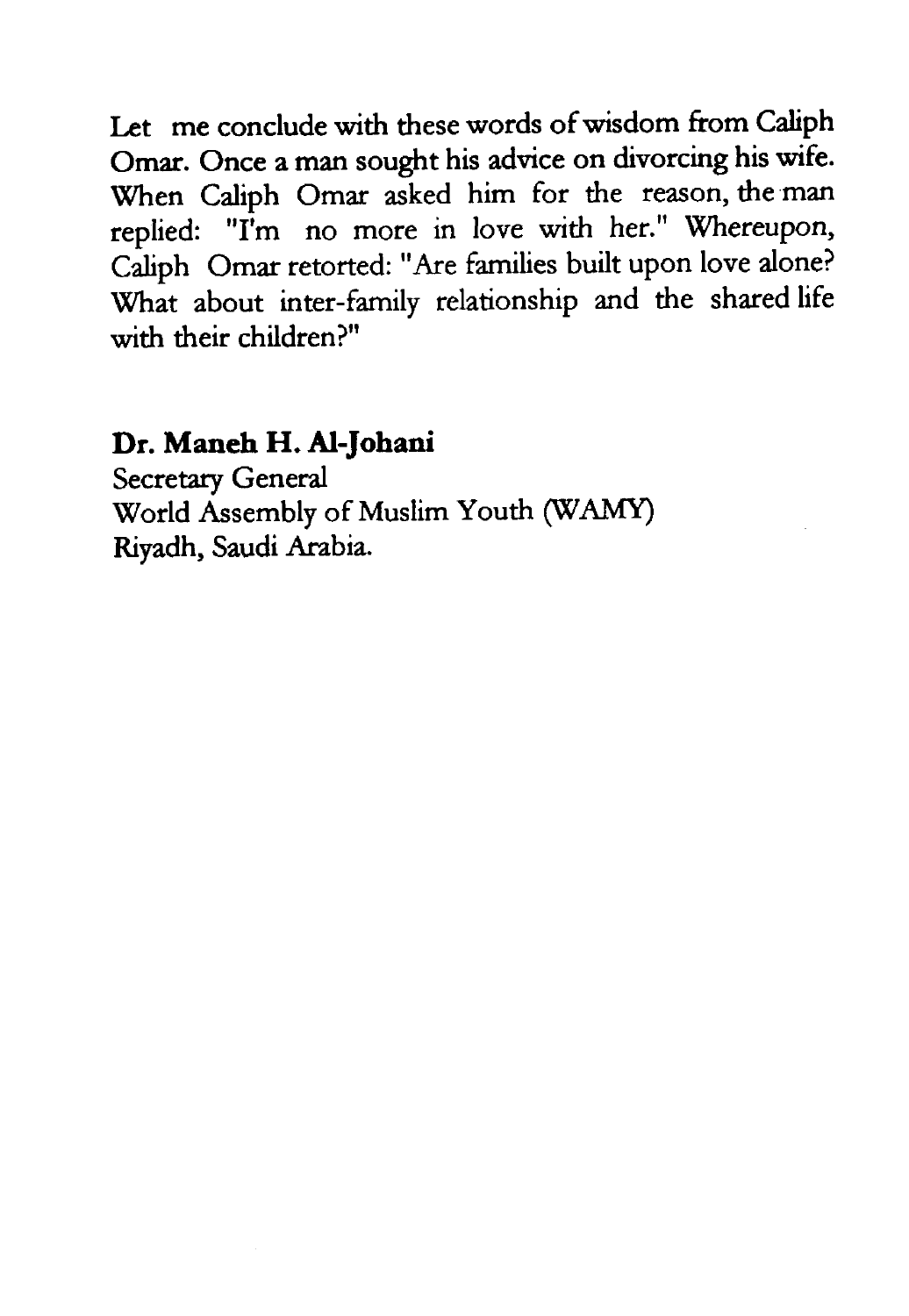### ISLAM ON SEXUALITY, **ISLAM ON SEXUALITY,** REPRODUCTION AND FAMILY **REPRODUCTION AND FAMILY** SYSTEM **SYSTEM**

#### Introduction: **Introduction:**

#### 1. Life an Integrated Whole: **1. Life an Integrated Whole:**

Islam, which implies willing and complete submission to Allah Islam, which implies willing and complete submission to Allah (swt) is a complete way of life embracing all aspects of life including sexual, reproductive, marital and familial. It underlines including sexual, reproductive, marital and familial. It underlines two important points: two important points:

Firstly, Islam perceives life as an integrated whole and for this Firstly, Islam perceives life as an integrated whole and for this reason sexuality and reproduction are parts of the whole Islamic system of life, not outside it.

secondly, Islam which is a Divinely ordained system of life, Secondly, Islam which is a Divinely ordained system of life, possesses injunctions and regulations in its texts - the Qur'an and the Prophetic traditions for the regulation of sexuality, the Prophetic traditions for the regulation of sexuality, reproduction and all that are related to these. reproduction and all that are related to these.

Islamic philosophy of Tawhid integrates all aspects of life. Tawhid implies unity of God, unity of the prophets, unity of life, Tawhid implies unity of God, unity ofthe prophets, unity oflife, unity of mankind, unity of the purpose of creation, unity of knowledge, etc. The fundamental beliefs - knowledge, etc. The fundamental beliefs -

i) That there is no god but Allah (swt) and the prophet Mohammad i) That there is no god but Allah (swt) and the Prophet Mohammad (pbuh) is the last messenger of Allah (swt) for the whole mankind; ii) That man's life in this world is temporary and he/she has to follow Allah's ordained way of life (Islam) in all aspects to be successful here and in Hereafter and;

iii) That with Allah rests all the final judgements of rewards and<br>punishments in the akhirah (life, hereafter) are all based on these Unity, Tawhid. Hence, questions on 'sexuality' and 'reproduction' are also anchored on the Tawhidic paradigm. are also anchored on the Tawhidic paradigm. iii) That with Allah rests all the final judgements of rewards and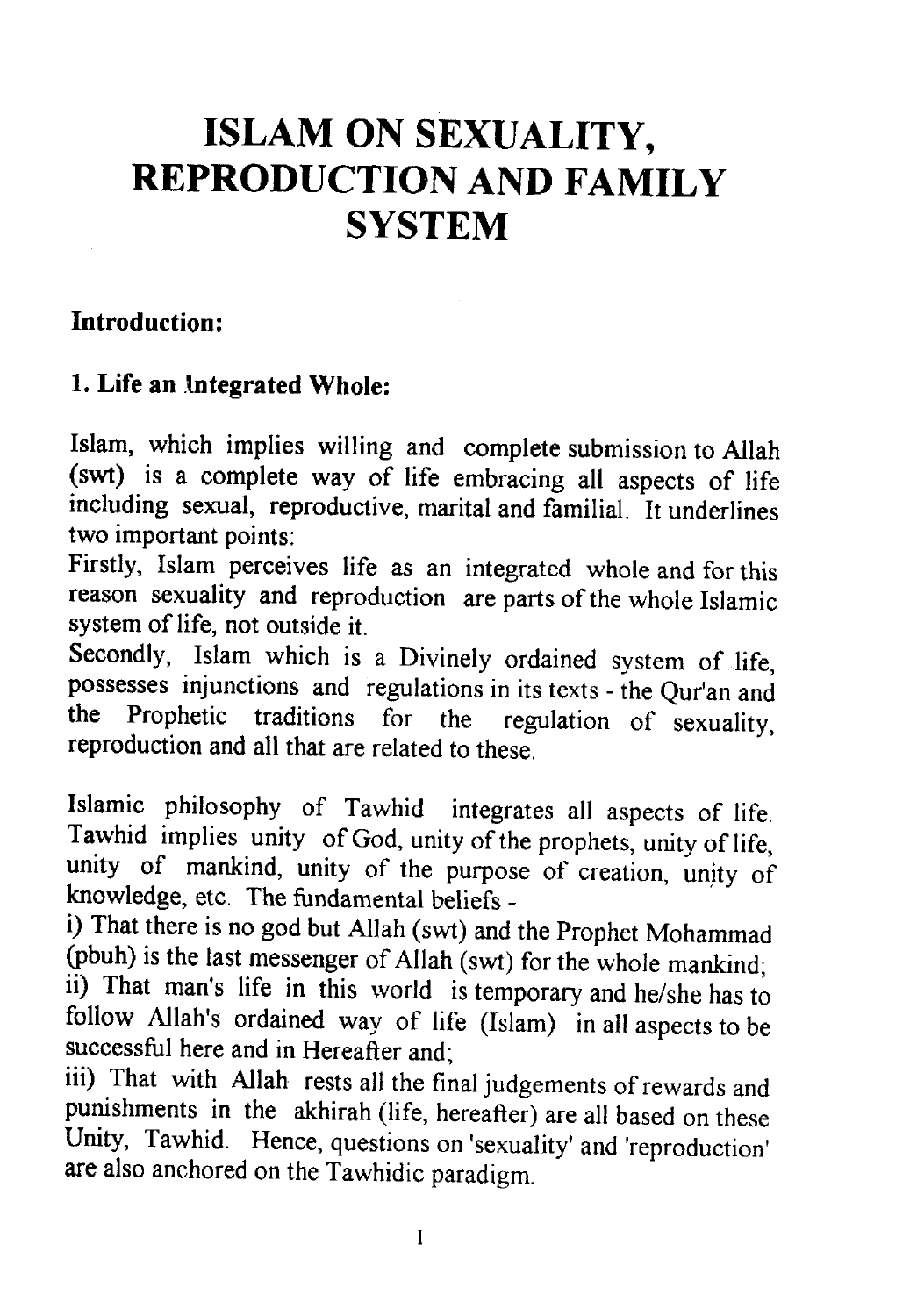#### II. VicegerencY - PurPose of Life: **II. Vicegerency - Purpose of Life:**

The very raison d'etre of man's creation according to the Qur'an The very raison d'etre of man's creation according to the Qur'an is the performance of the vicegerency of Allah (swt). The Qur'an says: says:

Behold Thy Lord said to the angels: Behold Thy Lord said to the angels: I will create a vicegerent on earth. I will create a vicegerent on earth.

Hence, any thought and activity of man in Islam, be that sexual or Hence, any thought and activity of man in Islam, be that sexual or reproductive, should be ultimately related to this purpose of life vicegerency of Allah (swt).

#### Sexualify and ReProduction: **Sexuality and Reproduction:**

With this brief background of Islamic worldview, it is easier now to look into the Islamic texts on sexuality and reproduction. to look into the Islamic texts on sexuality and reproduction.

Sexuality in Islam is not trivialized as man's animalistic function Sexuality in Islam is not trivialized as man's animalistic function to be tackled by his own whim and fancy. Sexuality is perceived to be tackled by his own whim and fancy. Sexuality is perceived as one of the essential parts of man's life to be regulated and as one of the essential parts of man's life to be regulated and disciplined through the proper guidance. disciplined through the proper guidance.

A man and a woman in Islam can enter into sexual relationship A man and a woman in Islam can enter into sexual relationship only after marriage, which is reckoned as a 'sign' of Allah (swt) only after marriage, which is reckoned as a 'sign' of Allah (swt) and the ways of the prophets', The Qur'an says:

And among His Signs is this that He created spouses for you from And among His Signs is this that He created spouses for you from yourselves, that ye may dwell in tranquility with them. yourselves, that ye may dwell in tranquility with them.

We indeed sent messengers before you (O Mohammad) and We We indeed sent messengers before you (0 Mohammad) and We assigned them wives and children. assigned them wives and children.

It implies that in Islam, the very basis of the marital relationship It implies that in Islam, the very basis ofthe marital relationship between husband and wife through which they can enter into between husband and wife through which they can enter into sexual relationship is 'love'. Furthermore, Allah (swt) implants sexual relationship is 'love'. Furthermore, Allah (swt) implants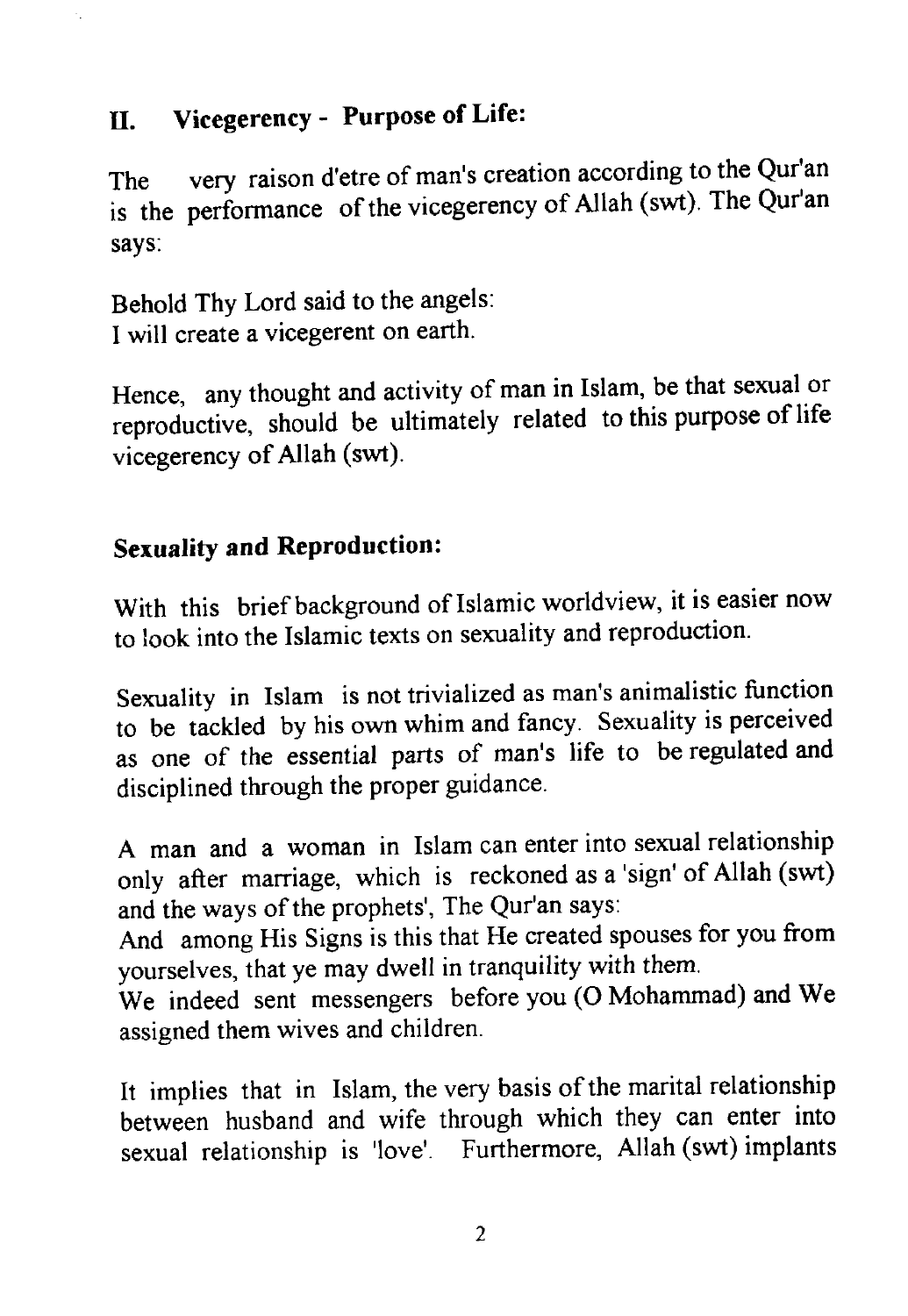this 'love' in husband and wife towards each other so that they may this 'love' in husband and wife towards each other so that they may live in peace and harmony. such an Islamic attitude towards live in peace and harmony. Such an Islamic attitude towards sexuality goes entirely against the mere lusty cravings in sexuality goes entirely against the mere lusty cravings in man/woman and its satisfaction through legitimate or illegitimate man/woman and its satisfaction through legitimate or illegitimate ways. In Islam, it is the'love' and the strong covenant (nikah) that ways. In Islam, it is the 'love' and the strong covenant (nikah) that unite man and woman not 'force' or temporary arrangements unite man and woman not 'force' or temporary arrangements outside marriage or cohabitation. For this reason, all types of premarital and extra marital relationships, fornication, illicit carnality are completely condemned is Islam and man is ordained not to go nearer to adultery. The Qur'an says:

Nor come nigh to adultery Nor come nigh to adultery For it is a shameful (deed) For it is <sup>a</sup> shameful (deed) And an evil, opening the road And an evil, opening the road (to other evils). (to other evils).

Islam thus makes a distinction between sexuality that is<br>constrained and disciplined through marital relationship and<br>sexuality, which transgresses morality and spirituality and turns<br>animalism. Islam does not overlook the Islam thus makes <sup>a</sup> distinction between sexuality that is constrained and disciplined through marital relationship and sexuality, which transgresses morality and spirituality and turns animalism. Islam does not overlook the sexual drive in man but institutionalize it through marriage to protect man from immorality. The Prophet Mohammad (pbuh) said:

O young men! Those among you who can support a wife should marry for it restrains eyes from casting (evil glances) and marry for it restrains eyes from casting (evil glances) and preserves one from immorality. preserves one from immorality.

Islam is quite sensitive in all issues pertaining to marriage and sexuality. As sexuality outside marriage is illegitimate, marriage without the proper consent is declared invalid. The Prophet Mohammad (pbuh) said: Islam is quite sensitive in all issues pertaining to marriage and sexuality. As sexuality outside marriage is illegitimate, marriage without the proper consent is declared invalid. The Prophet Mohammad (pbuh) said:

A widow shall not be married until she be consulted, nor shall a<br>virgin be, married until her consent be asked; and that a woman<br>ripe in years shall have her consent asked in marriage and if she<br>refuses, she shall not be m virgin be, married until her consent be asked; and that <sup>a</sup> woman ripe in years shall have her consent asked in marriage and ifshe refuses, she shall not be married by force.'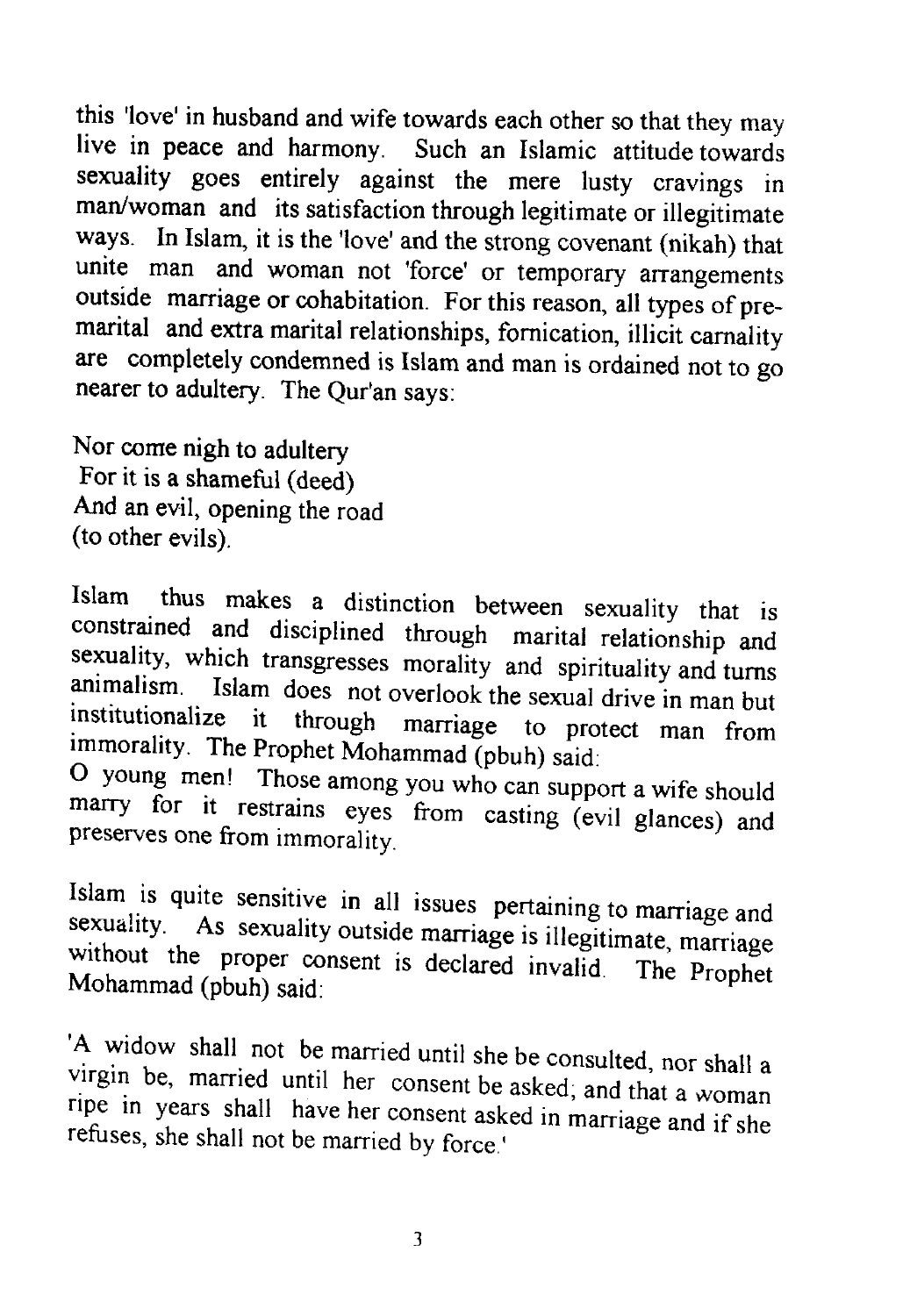Therefore, marriage in Islam, unlike radical feminism is neither an Therefore, marriage in Islam, unlike radical feminism is neither an imprisonment for woman that is thrust or forced upon her as a imprisonment for woman that is thrust or forced upon her as a punishment nor enslavement that makes her subservient to man. Marriage is a covenant of faith and consent and a bond of love and Marriage is a covenant offaith and consent and a bond oflove and concern. concern.

Marital relationship in Islam is neither patnarchal and political nor Marital relationship in Islam is neither patriarchal and political nor economic and sexual for its own sake as against the common economic and sexual for its own sake as against the common perception of gender feminists, but moral and spiritual' In fact, perception of gender feminists, but moral and spiritual. In fact, husband and wife complement each other in Islam since husband husband and wife complement each other in Islam since husband provides economic and sexual security to his wife and his children provides economic and sexual security to his wife and his children and his wife guards her chastity and her husband's possessions as and his wife guards her chastity and her husband's possessions as her moral obligation The Qur'an says: her moral obligation. The Qur'an says:

Men are the protectors Men are the protectors And maintainers of women, because God And maintainers ofwomen, because God Has given the ones more (strength) Has given the ones more (strength) Than the other, and because Than the other, and because They support them They support them From their means From their means Therefore the righteous women Therefore the righteous women Are devoutly obedient and guard Are devoutly obedient and guard In (the husband's) absence In (the husband's) absence What God would have them guard. What God would have them guard.

Thus, husband and wife in Islam complement each other and do Thus, husband and wife in Islam complement each other and do not compete for domination and supremacy. They are friends and not compete for domination and supremacy. They are friends and co-partners in their co-venture-vicegerency of Allah(swt). Both co-partners in their co-venture-vicegerency of Allah (8wt). Both enjoy rights and duties towards each other and both have enjoy rights and duties towards each other and both have obligations to Allah (swt). This is very clearly stated in the obligations to Allah (swt). This is very clearly stated in the Qur'anic verse which proclaims equality in the very creation of Qur'anic verse which proclaims equality in the very creation qf man and woman, pointing out their creation from a single soul:

O mankind, be conscious of your duty to your Lord, Who created o mankind, be conscious of your duty to your Lord, Who created you from a single soul, created of like nature, her mate, and from the two created and spread many men and women; and be mindful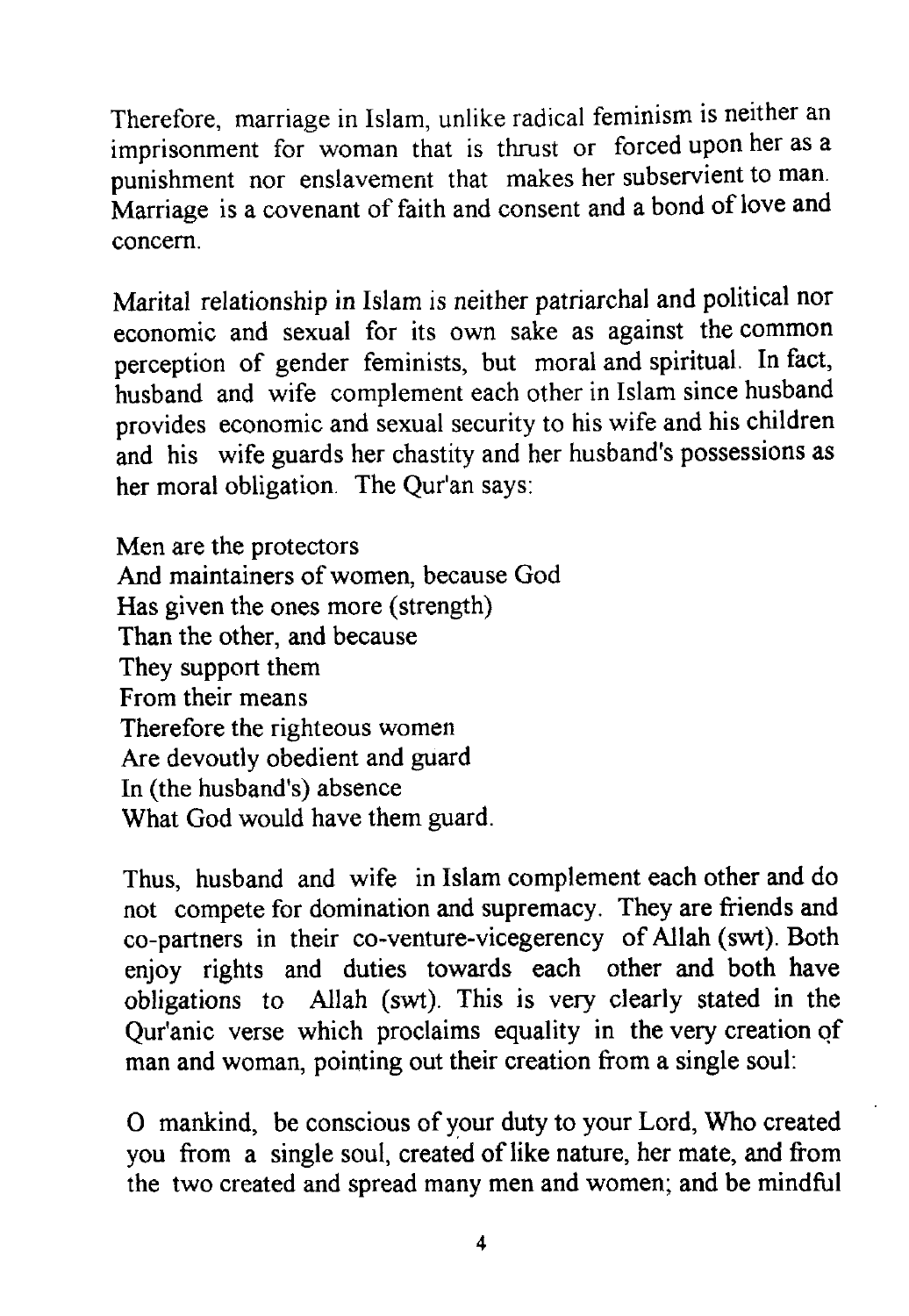of your duty to God by Whose name you appeal to one another and to (the ties of) womb. Verily God watches over you. and to (the ties ot) womb. Verily God watches over you.

Even if the sexual satisfaction is performed by man and woman while being mindful of its etiquette as ordained in the Qur'an and Sunnah, it is reckoned as *ibadah* and *sadaqah* (charity). The Prophet Mohammad (pbuh) said: Even if the sexual satisfaction is performed by man and woman while being mindful of its etiquette as ordained in the Qur'an and Sunnah, it is reckoned as *ibadah* and *sadaqah* (charity). The Prophet Mohammad (pbuh) said:

Did Allah not make for you that from which you can give *sadaqa*?<br>Verily, every time you say *Subhana Allah*, there is a *sadaqua\_and* for every time you say Allahu Akbar there is a *sadaqa*; Did Allah not make for you that from which you can <sup>g</sup>ive *sadaqa?*

Every time you say *Laa ilaha ill Allah*, there is a *sadaqa* and for every time you say *Alhamdulillah*, there is a *sadaqa*;

Every act of enjoining what is right there is *sadaqa* and in every act of forbidding evil there is a *sadaqa*, and in your sexual relations also there is a *sadaqa*. Every act of enjoining what is right there is *sadaqa* and in every relations also there is <sup>a</sup> *sadaqa.*

Thereupon the companions asked: O Messenger of Allah! Is there a reward for one of us when he satisfies his sexual desire? <sup>a</sup> reward for one ofus when he satisfies his sexual desire?

The Prophet replied: Don't you see, had he satisfied it with the forbidden would there not have been a sin upon him? The companions said: "yes". The Prophet replied: Don't you see, had he satisfied it with the forbidden would there not have been <sup>a</sup> sin upon him? The companions said: "yes".

The Prophet (pbuh) said: In the same way, when he satisfies it with the lawful, there is for him in that a reward. with the lawful, there is for him in that <sup>a</sup> reward.

Thus, sexuality is never perceived by Islam as a mere carnal desire<br>of man to be fulfilled in any animalistic way as he pleases. But<br>man in Islam is ordained to follow certain etiquette in his sexual<br>relationship so that h traditions, either practiced or spoken by him on these matters. Thus, sexuality is never perceived by Islam as <sup>a</sup> mere carnal desire of man to be fulfilled in any animalistic way as he <sup>p</sup>leases. But man in Islam is ordained to follow certain etiquette in his sexual relationship so that he should remember Allah (swt) even before this act and do not fall <sup>a</sup> prey to the Satanic trap. This can be easily <sup>g</sup>leaned through <sup>a</sup> careful reading of few Prophetic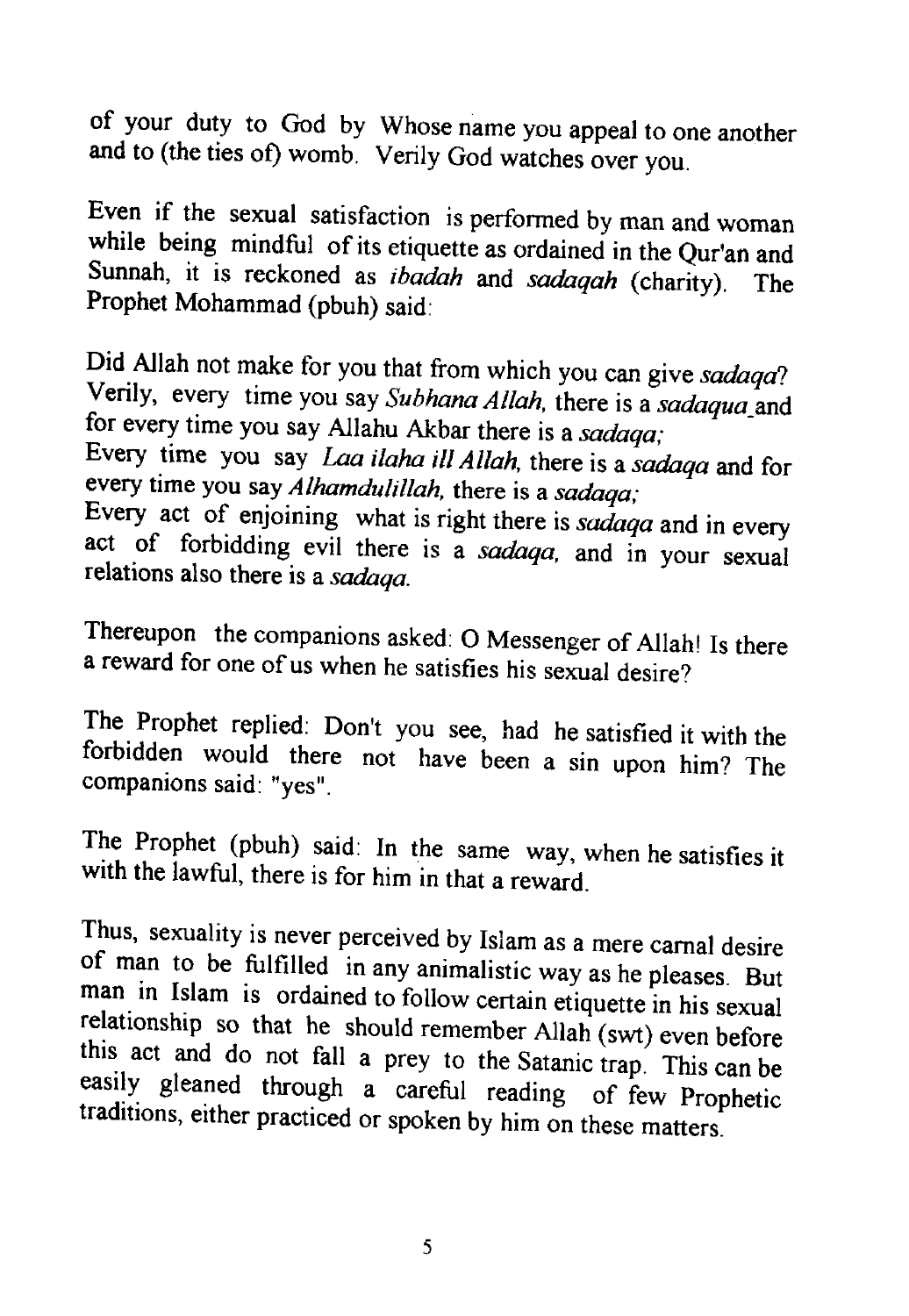It is exhorted that the husband should place his hand on the It is exhorted that the husband should place his hand on the forelock of her wife at the time of consummating the marriage and pray for Allah's blessings. The Prophet Mohammad (pbuh) said: pray for Allah's blessings. The Prophet Mohammad (pbuh) said:

When any of you marries a woman he should hold her forelock, mention Allah most high, and pray for His blessings saying: O mention Allah most high, and pray for His blessings saying: 0 Allah, I ask You for the good in her and the good with which You Allah, I ask You for the good in her and the good with which You have created her; and I seek refuge in You from the evil in her and have created her; and I seek refuge in You from the evil in her and the evil with which You have created her. the evil with which You have created her.

Furthermore, according to some other traditions, it is desirable if Furthermore, according to some other traditions, it is desirable if the husband presents to his wife something to drink to show the husband presents to his wife something to drink to show kindness to her and to offer prayer together to remain closely ever kindness to her and to offer prayer together to remain closely ever after for the good and seek refuge in Allah (s.w.t) from the evil. It after for the good and seek refuge in Allah (s.w.t) from the evil. It is also evidenced from several traditions that it is commendable to is also evidenced from several traditions that it is commendable to make 'wudhu' (ablution) after sex before sleep but obligatory to make 'wudhu' (ablution) after sex before sleep but obligatory to take bath after sex before or after sleep whenever possible. take bath after sex before or after sleep whenever possible.

It is quite obvious from the above discussion that sexuality in Islam is neither perceived as an objective of life to be totally Islam is neither perceived as an objective of life to be totally immersed in it with no other moral and spiritual considerations nor immersed in it with no other moral and spiritual considerations nor a beastly act to be fulfilled through any way and mean for its own sake. Islam disciplines sexual desire of man and also expects from sake. Islam disciplines sexual desire of man and also expects from him that he should remember Allah (swt) even while joining his him that he should remember Allah (swt) even while joining his wife for sex and even pray to Allah (swt) to protect his child from evil, if he is granted a child after the sex. It is clear from the evil, if he is granted a child after the sex. It is clear from the following prayer and the Prophetic tradition: following prayer and the Prophetic tradition:

In the name of Allah, O Allah! Keep us away from the devil, and In the name of Allah, 0 Allah! Keep us away from the devil, and keep the devil away from that which You may grant us keep the devil away from that which You may grant us (offspring). (offspring).

The Prophet Mohammad (pbuh) said: The Prophet Mohammad (pbuh) said:

After that, if Allah decrees that they will have a child, the devil After that, if Allah decrees that they will have a child, the devil will never be able to harm that child. will never be able to harm that child.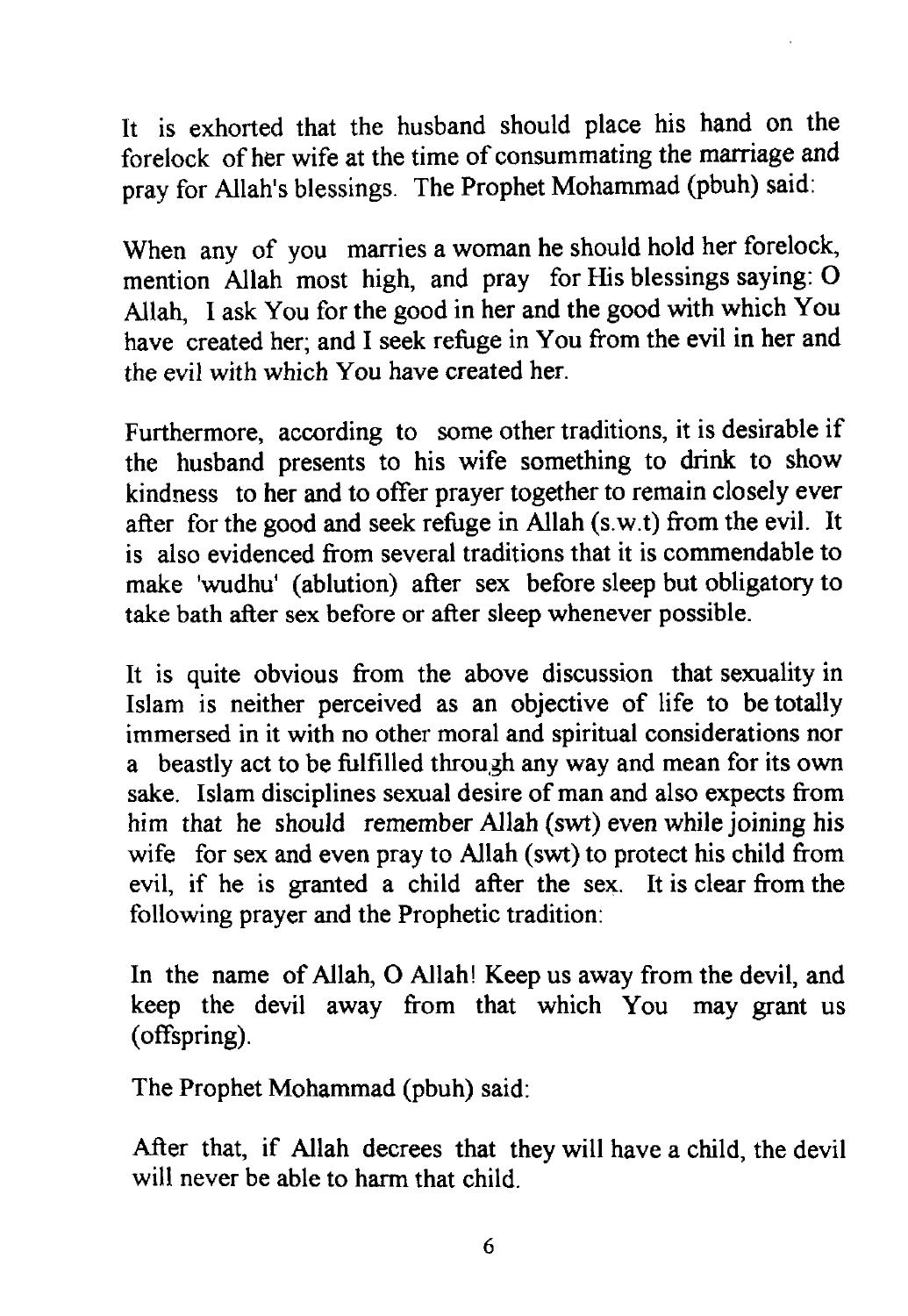It also implies that Islam not only enjoins man to remember Allah (swt) before his sexual relationship but also makes him conscious (swt) before his sexual relationship but also makes him conscious of his responsibility towards his prospective chird to protect him of his responsibility towards his prospective child to protect him from the cunning Satan. from the cunning Satan.

#### Family: Parents Obligations Towards Children **Family: Parents Obligations Towards Children**

sexuality, reproduction and children's responsibility are Sexuality, reproduction and children's responsibility are interconnected in Islam through an institution, family. Family is interconnected in Islam through an institution, family. Family is considered as the frrst school of children where they are not only considered as the first school of children where they are not only nurtured but also taught basic morals and etiquette so that the nurtured but also taught basic morals and etiquette so that the children can appreciate Islamic ethos and values. A stable family will give rise to a stable society and a stable civilization. All this will give rise to a stable society and a stable civilization. All this requires that both parents and children should be mindful of their requires that both parents and children should be mindful oftheir obligations towards each other along with their rights so that they obligations towards each other along with their rights so that they may love and respect each other. Islam enjoins its adherents to may love and respect each other. Islam enjoins its adherents to love children and to be mindful of their responsibilities towards love children and to be mindful oftheir responsibilities towards them from the very beginning of their inception and even earlier to them from the very beginning oftheir inception and even earlier to it. The Qur'an says: it. The Qur'an says:

And be mindful of your duty to God in whose name you appeal And be mindful of your duty to God in whose name you appeal to one another and to the ties of the womb.

Thus, Islam emphasizes that parents should realize that the proper development of the child begins 'from the mother's womb itself. development of the child begins 'from the mother's womb itself Hence the parents should be concerned about their prospective child from the very beginning. child from the very beginning.

It has been scientifically proved that a pregnant woman should abstain from alcoholic drinks and narcotics and avoid tensions. If<br>she fails to consider all these precautionary measures, any<br>complication in her own health and that of the child in the womb can hardly be prevented. It is also pointed out that the relationship complication in her own health and that of the child in the womb between the prospective mother and the prospective father should between the prospective mother and the prospective father should<br>not be conflict-ridden because it adversely affects the mental and abstain from alcoholic drinks and narcotics and avoid tensions. If she fails to consider all these precautionary measures, any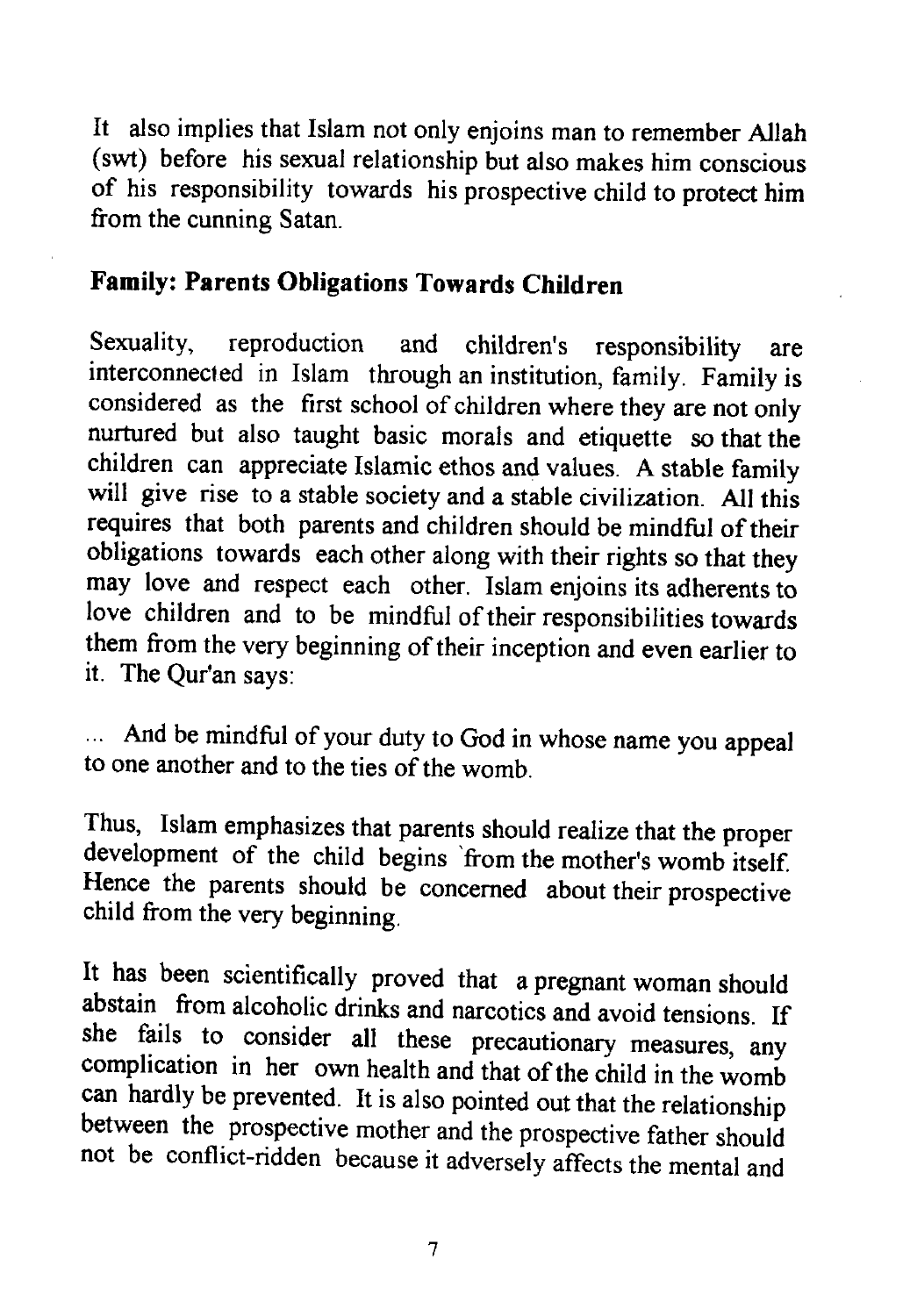physical heatth of the prospective mother and eventually the <sup>p</sup>hysical health of the prospective mother and eventually the prospective child. Islam through the above quoted verse prospective child. Islam through the above quoted verse emphatically makes it clear that parents should be mindful of their duties towards their children from the very inception.

Islam commands its believers not only to take care of the physical Islam commands its believers not only to take care ofthe <sup>p</sup>hysical upbringing of their children but also their educational, moral and upbringing of their children but also their educational, moral and spiritual development. The Qur'an says: spiritual development. The Qur'an says:

O you who believe! Strive to protect yourselves and your wives and children from the fire. and children from the fire.

Obviously, the best way of protecting children from the fire is by providing adequate education and proper training. More than the wealth and the material property, children require best education<br>wealth and the material property, children require best education for their real success heie ind in the Hereafter. The Prophet for their real success here and in the Hereafter. The Prophet Mohammad (Pbuh) said: Mohammad (pbuh) said:

Of all that a father can give to his children the best is their good Of all that <sup>a</sup> father can <sup>g</sup>ive to his children the best is their goo<sup>d</sup> education and training-education and training.

In the contemporary age, where Muslim Ummah is facing multitudes of intellectual challenges, the above Prophetic tradition multitudes ofintellectual challenges, the above Prophetic tradition needs greater focus. Unless children are mentally well fed with proper"education and skills, they become easily susceptible to proper education and skills, they become easily susceptible to alien culture and lifestyles. Today's children are tomorrow's alien culture and lifestyles. Today's children are tomorrow's future. The strong foundation of the future prospects of Islamic culture and civilization depends on strong educational foundation culture and civilization depends on strong educational foundation of the children. It deems necessary for them to be well acquainted of the children. It deems necessary for them to be well acquainted of the dominant ideologies, as well as, Islam as the comprehensive of the dominant ideologies, as well as, Islam as the comprehensive system of life so that they should be the role models in the future to take care of the Ummah's responsibility vis-a-vis mankind' The to take care ofthe Ummah's responsibility vis-a-vis mankind. The Qu/an teaches its adherents to pray to Allah (sovt) for their Qur'an teaches its adherents to pray to Allah (swt) for their children with these aspirations-' children with these aspirations-.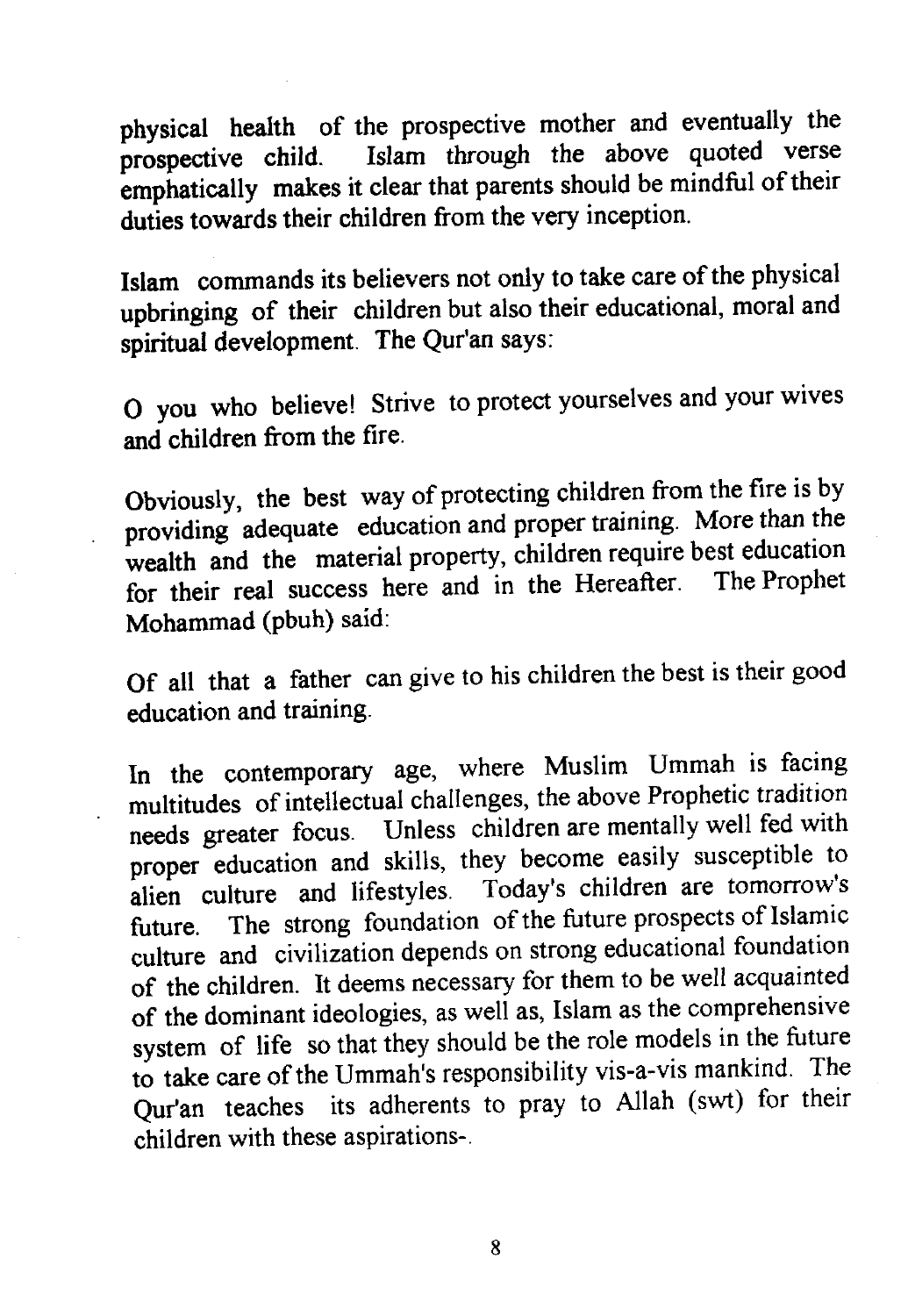My Lord make me keep prayer and (also) let my offspring (do so) My Lord make me keep prayer and (also) let my offspring (do so) Our Lord accept my appeal! Our Lord, forgive my parents and Our Lord accept my appeal! Our Lord, forgive my parents and me. me.

our Lordl Grant us in our spouses and our offspring the comfort Our Lord! Grant us in our spouses and our offspring the comfort of our eyes and make us a model for the needful. of our eyes and make us a model for the needful.

It also implies that Islam completely rejects the perception of those who look to women and children as burden or as an those who look to women and children as burden or as an oppressed class. In fact, Islam inspires men to look at their wives oppressed class. In fact, Islam inspires men to look at their wives and children as the comforters of their eyes, as their source of joy, peace and solace and not a suppressed and oppressed class to be peace and solace and not a suppressed and oppressed class to be dominated and over-powered. Man's domination and suppression dominated and over-powered. Man's domination and suppression of woman and children go against the very spirit of Islam, which asserts that 'command is only for Allah', not for man. The time asserts that 'command is only for Allah', not for man. The time when a child is born, the Islamic clarion call that 'there is no god but Allah' is conveyed into his ears, which implies that he should but Allah' is conveyed into his ears, which implies that he should submit to none save Allah. Besides, it is also evident from one of the traditions that whenever a child in the prophet's (pbuh) the traditions that whenever a child in the Prophet's (pbuh) household begins to speak, the Prophet (pbuh) thought him the second verse of Surah al-Furqan which gives the message of Allah's Sovereignty and the Unity of God (Tawhid). The Allah's Sovereignty and the Unity of God (Tawhid). The translation of its verse is as follows:

He to Whom belongs He to Whom belongs The dominion of the heavens And the earth- no son And the earth- no son Has He begotten, nor Has He Has He begotten, nor Has He A partner in His dominion A partner in His dominion It is He Who created It is He Who created All things, and ordered them All things, and ordered them In due proportions. In due proportions.

 $\ddot{r}$ 

so from the very beginning, Islam emphasizes that children should So from the very beginning, Islam emphasizes that children should be ingrained with the Tawhidic message and that they should be ingrained with the Tawhidic message and that they should willingly submit to none but Allah. It does not however mean that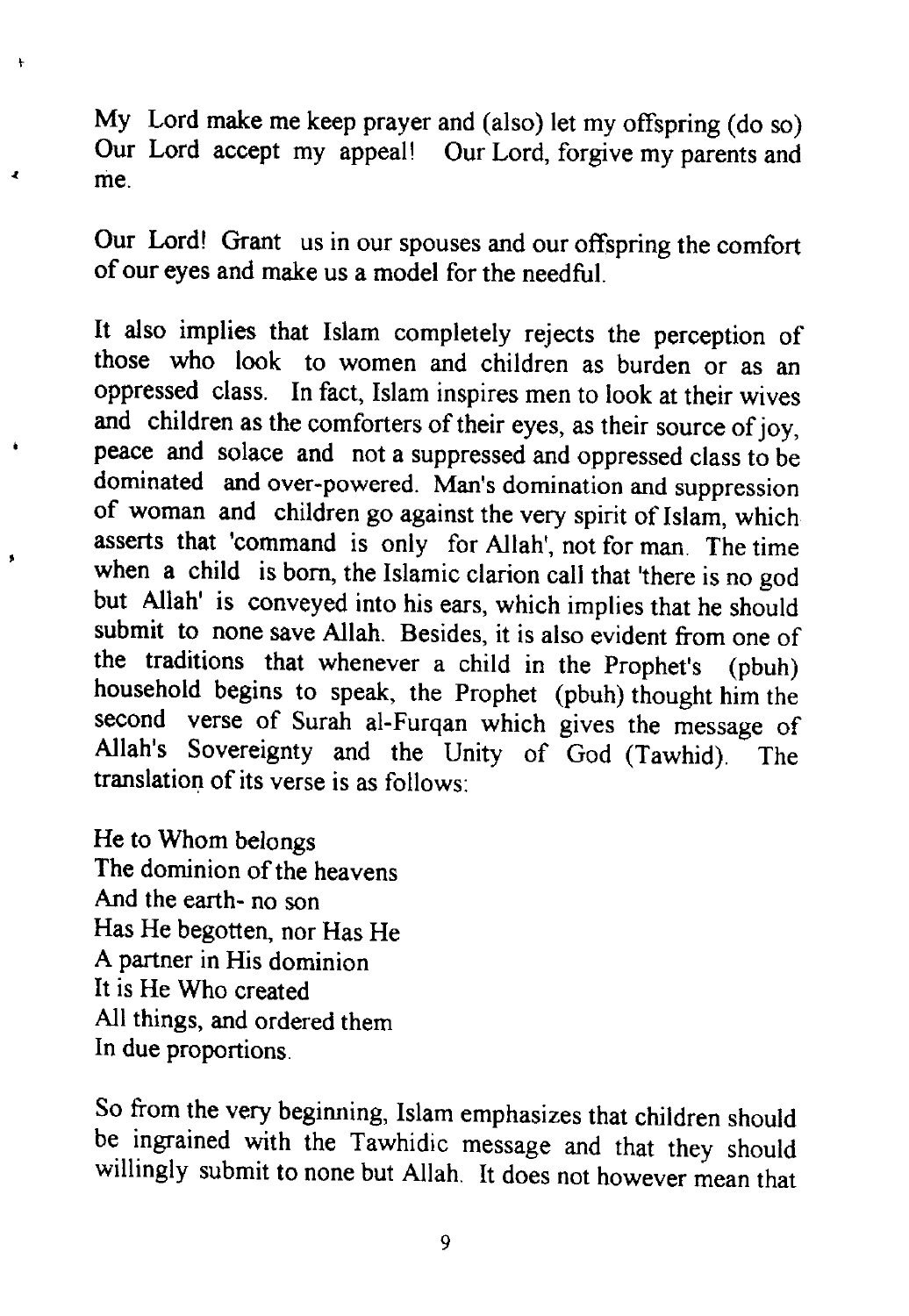they are not. expected to obey their parents rather Islam enjoins they are not expected to obey their parents rather Islam enjoins children to be good to their parents which shall be discussed later. children to be good to their parents which shall be discussed later.

 $\overline{1}$ 

Islam also encourages that both parents, mother and father should Islam also encourages that both parents, mother and father should express their utmost love to their children, give them time, play express their utmost love to their children, give them time, play with them and cheer them up through many ways of interaction with them. It is reported that Hadrat Amir (may Allah be pleased with him) who held a high position in the government during the reign of Hadrat Umar (may Allah be pleased with him) once reign of Hadrat Umar (may Allah be pleased with him) once visited the house of Hadrat Umar (may Allah be pleased with him) and was surprised to see that few children had mounted the chest and was surprised to see that few children had mounted the chest of Caliph and were engaged in playing. Seeing the astonishment of Caliph and were engaged in playing. Seeing the astonishment of Amir (may Allah be pleased with him) the Caliph enquired of Amir (may Allah be pleased with him) the Caliph enquired about his treatment to his children? Upon this, he replied: "Amir about his treatment to his children? Upon this, he replied: "Amir ul-Mu'minin, as soon as I enter my house the people of my ul-Mu'minin, as soon as I enter my house the people of my household are struck with terror and stand dumb with fear. On household are struck with terror and stand dumb with fear. On hearing this, the Caliph said: "Amir (may Allah be pleased with hearing this, the Caliph said: "Amir (may Allah be pleased with you) you are a follower of the Holy Prophet (peace and blessings you) you are a follower ofthe Holy Prophet (peace and blessings be upon him) and yet are ignorant of the important injunction that be upon him) and yet are ignorant ofthe important injunction that a Muslim should behave towards his familv members with a Muslim should behave towards his family members with extreme love and deep tenderness. " extreme love and deep tenderness. "

It explicitly reveals that Islam is completely against the despotic It explicitly reveals that Islam is completely against the despotic and tyrannical attitude of father and male members of the family and tyrannical attitude offather and male members ofthe family over wives and children. Islam expects from man a gentlemanly over wives and children. Islam expects from man a gentlemanly behavior not harsh approach towards his family. The prophet behavior not harsh approach towards his family. The Prophet (pbuh) said: (pbuh) said:

The best of you is he who is the best to his family, and I am the The best of you is he who is the best to his family, and I am the best to my family. best to my family.

The relationship between man and woman in Islam is not therefore The relationship between man and woman in Islam is not therefore the relationship of master and servant but that of garments to each the relationship of master and servant but that of garments to each other and also protecting friends of one another. The Qur'an says:

They are garments for you and you are garments for them. They are garments for you and you are garments for them.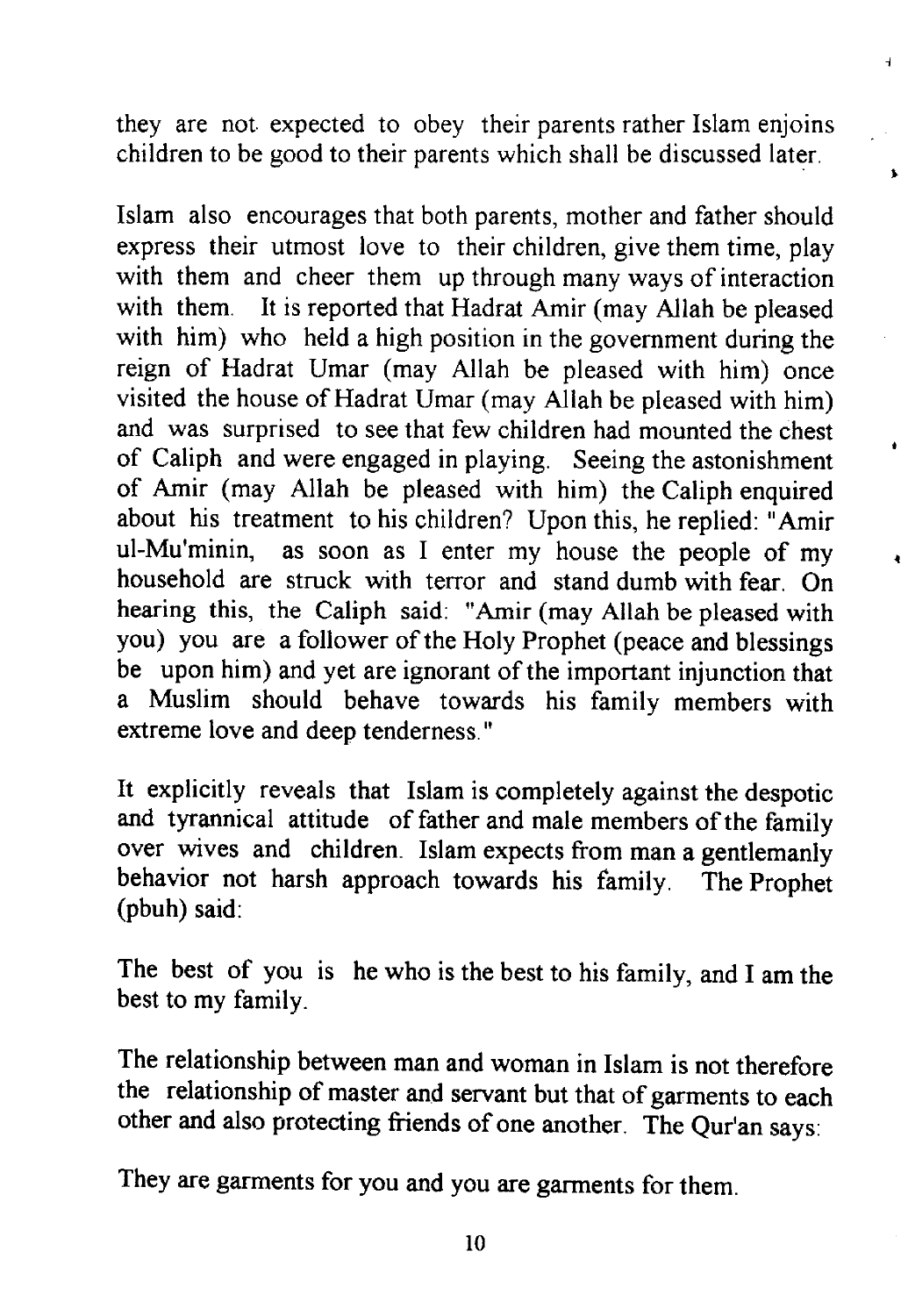Thus the very basis of family in Islam are faith, love, concern and Thus the very basis offamily in Islam are faith, love, concern and care for each other so that it turns out to be a civilizing ground for care for each other so that it turns out to be a civilizing ground for children. Husband and wife who live in peace and love with each children. Husband and wife who live in peace and love with each other can concentrate well over their children and can bring them other can concentrate well over their children and can bring them up with moral excellence, best education and spiritual orientation. up with moral excellence, best education and spiritual orientation. Such children would not only contribute their potentialities Such children would not only contribute their potentialities towards the construction of society in future, but will remain as a blessing for their parents even after the death of their parents. Parents of such children will continue to enjoy the rewards of their best education and training, which they imparted to their children. best education and training, which they imparted to their children. The Prophet (pbuh) said-. The Prophet (pbuh) said-.

¥

 $\cdot$ 

The actions of man cease with his death. But there are three deeds whose reward and blessing continue to reach him even after death. whose reward and blessing continue to reach him even after death. One that he should make a sadaqa jariah (recurring charity); One that he should make a *sadaqa jariah* (recurring charity); Secondly, he should leave behind a legacy of knowledge from Secondly, he should leave behind a legacy of knowledge from which people may continue to derive benefit; Thirdly, pious which people may continue to derive benefit; Thirdly, pious offspring who continuously invoke mercy of Allah upon him. offspring who continuously invoke mercy ofAllah upon him.

Children are the blessings which Allah (swt) bestow to parents. But if these children are not educated and trained properly, they But if these children are not educated and trained properly, they become nuisance to the parents and the society. Whereas, if the children are adequately educated and trained, they shall become children are adequately educated and trained, they shall become bearers of Islamic mission, transmitters of Islamic culture in the society and also best rewards for their deceased parents. society and also best rewards for their deceased parents.

Islam forbids abortion and infanticide. The Qur'an says. Islam forbids abortion and infanticide. The Qur'an says:

Slay not your children fearing poverty. We shall provide for them Slay not your children fearing poverty. We shall provide for them and for you. Lo! The slaying of them is great sin. and for you. Lo! The slaying ofthem is great sin.

Those who kill their children out of their foolishness are the Those who kill their children out of their foolishness are the greatest losers. greatest losers.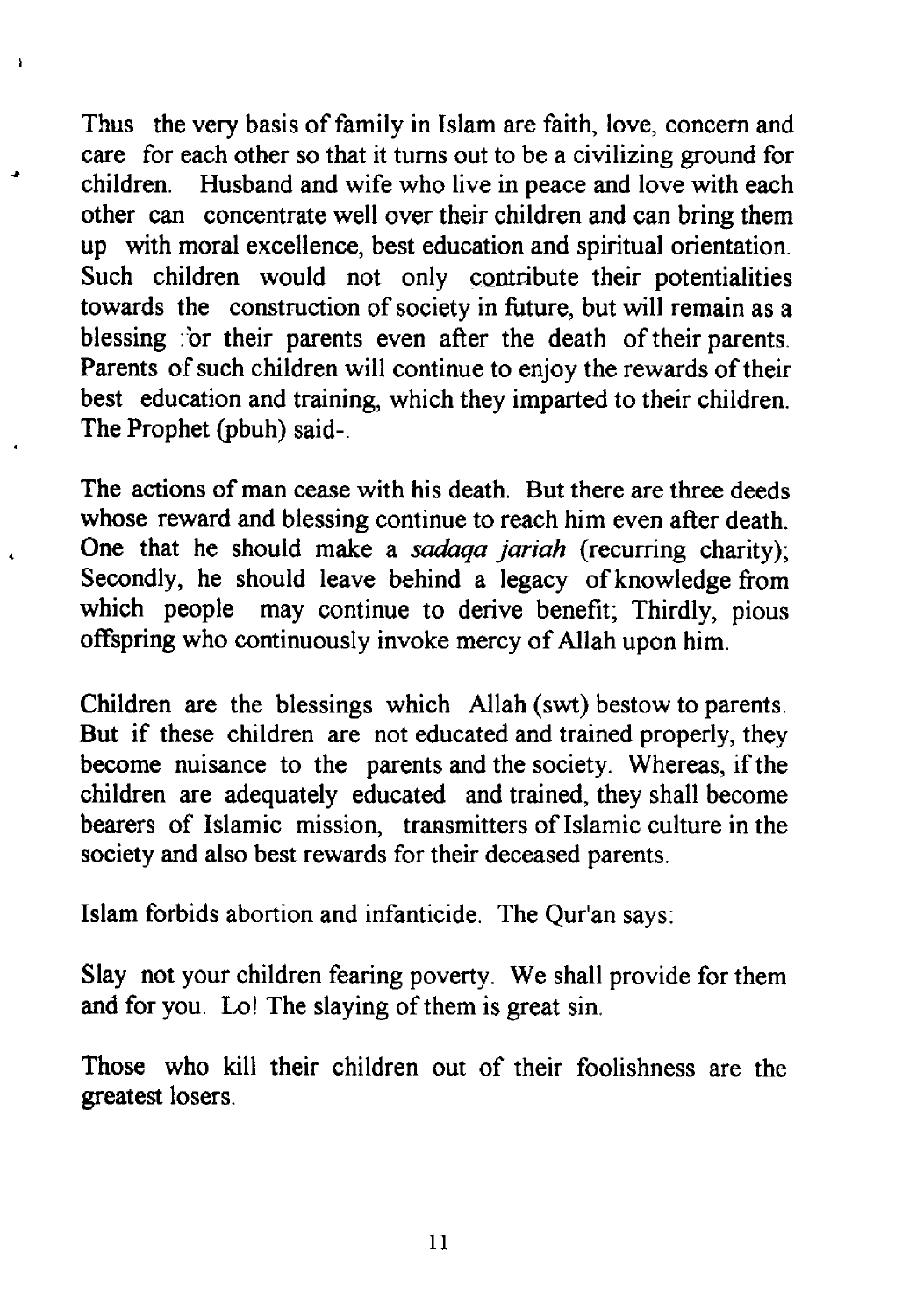Thus, abortions, child-abuse and infanticide are all considered as Thus, abortions, child-abuse and infanticide are all considered as heinous sins in Isiam. Islam by its very nature is against cruelty heinous sins in lsiam. Islam by its very nature is against cruelty and barbarity. Any use of contraception loop, shield, plastic or and barbarity. Any use of contraception loop, shield, plastic or anything to cause abortion is forbidden. Even if abortion is done anything to cause abortion is forbidden. Even if abortion is done in seven days, it is unlawful, since the fertilized ovum is going to in seven days, it is unlawful, since the fertilized ovum is going to be a human being. However, only on one condition abortion is be a human being. However, only on one condition abortion is allowed - to save the life of the mother.

 $\mathbf{r}$ 

It is also important to point out here that Islam is not against It is also important to point out here that Islam is not against technology, but misuse of technology. For instance, if technology, but misuse of technology. For instance, if technological devices help mothers to lessen some of their technological devices help mothers to lessen some of their complications during prenatal period and childbirth, Islam has no objection. But, if the technological devices are discovered and objection. But, if the technological devices are discovered and used to let unmarried women or teenage girls to have babies if used to let unmarried women or teenage girls to have babies if they wish to, Islam strongly objects it. Similarly, if such they wish to, Islam strongly objects it. Similarly, if such contraceptive devices are invented through which unmarried contraceptive devices are invented through which unmarried women or teenage girls can engage in sexual relationships without women or teenage girls can engage in sexual relationships without becoming pregnant, Islam rejects it completely. Likewise, Islam becoming pregnant, Islam rejects it completely. Likewise, Islam conderr.n high-tech reproductive aids developed to produce condemn high-tech reproductive aids developed to produce artificial mothers, fathers and children, as well as, technological artificial mothers, fathers and children, as well as, technological way\$ and means through which lesbians and homosexuals engage ways and means through which lesbians and homosexuals engage in their deviant sexuality to get children. In fact, Islam is totally in their deviant sexuality to get children. In fact, Islam is totally against all deviant forms of sexuality. The Qur'an says: against all deviant forms ofsexuality. The Qur'an says:

Would you really approach men in your lusts rather than women? Would you really approach men in your lusts rather than women? Nay, ye are a people (grossly) ignorant. Nay, ye are a people (grossly) ignorant.

Islam, no doubt encourages man to beget children, but through Islam, no doubt encourages man to beget children, but through rightful mean not by unlawful act. The Qur'an points out how one of the Prophets Hadhrat Zakaria (peace be upon him) prayed to Allah (swt) for the pious offspring even in a very old age: Allah (swt) for the pious offspring even in a very old age:

Lord! Bestow upon me by Thy bounty goodly offspring - Lo Thou art the Hearer of prayer. Thou art the Hearer of prayer.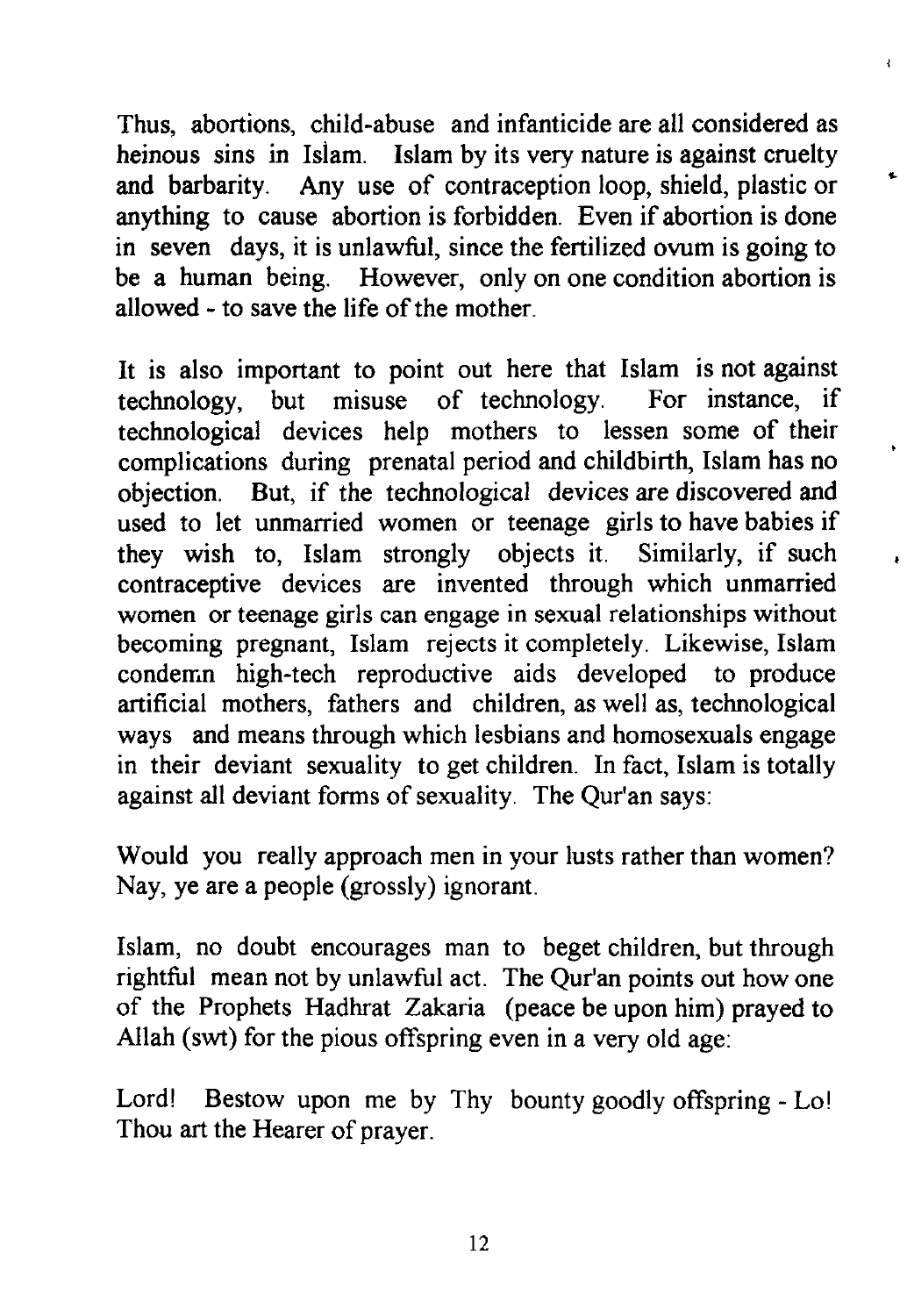As far as the 'invitro fertilization' (IVF) and test tube babies are As far as the 'invitro fertilization' (IYF) and test tube babies are concerned, Islam allows only if the 'ova' comes from the mother and the 'sperm' from the father and the embryo is transferred into and the 'sperm' from the father and the embryo is transferred into the uterus of one's own wife. Any other usage of the'invitro' the uterus of one's own wife. Any other usage ofthe 'invitro' fertilization' by any woman or man who are not married with each fertilization' by any woman or man who are not married with each other but would like to follow this technology is not acceptable in Islam. Islam.

Islamic stance on artificial insemination is also quite clear. It Islamic stance on artificial insemination is also quite clear. It forbids the use of the sperm of anyone other than that of the husband to be used in the process of artificial insemination. Such an act tantamount to adultery, from Islamic perspective, since it falls outside the martial union of man and woman.

#### Obligations of Children Towards their parents: **Obligations of Children Towards their Parents:**

There is a reciprocity of rights and duties in Islam. while parenrs There is a reciprocity ofrights and duties in Islam. While parents are enjoined to be mindful of their children for their overall are enjoined to be mindful of their children for their overall development, children are also exhorted to be obedient and kind to development, children are also exhorted to be obedient and kind to their parents. their parents.

Both parents and children have corresponding duties towards each Both parents and children have corresponding duties towards each other along with their rights. There are several Qur'anic verses and Prophetic traditions which throw abundance of light on the etiquette of children towards their parents. The Qur'an says:

Thy Lord hath decreed that ye worship none save Him and (that ye Thy Lord hath decreed that ye worship none save Him and (that ye show) kindness to parents. show) kindness to parents.

Islam thus ordained children to be kind and grateful to his parents. Islam thus ordained children to be kind and grateful to his parents. Good conduct towards parents is even regarded as a key to paradise. The Prophet (pbuh) said: paradise. The Prophet (pbuh) said:

Your entry into Paradise or Hell depends on your good or bad Your entry into Paradise or Hell depends on your good or bad conduct towards your parents. conduct towards your parents.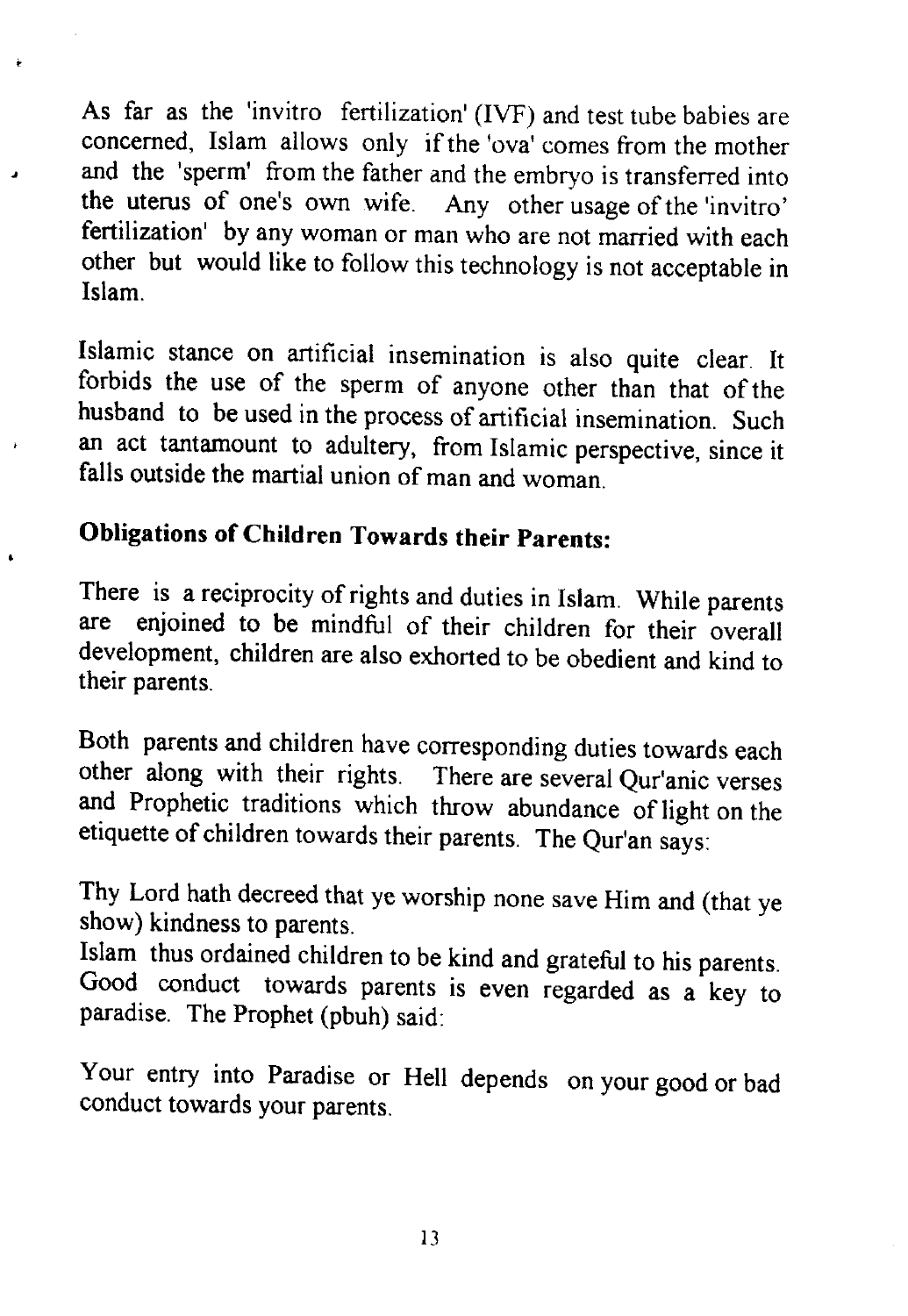Another tradition of the Prophet (pbuh) also highlights the Another tradition of the Prophet (pbuh) also highlights the necessity of fair treatment to parents by children:

 $\bullet$ 

Ĉ.

 $\epsilon$ 

Let that man be disgraced, and disgraced again and let him be Let that man be disgraced, and disgraced again and let him be disgraced even more. The people Enquired: "O Prophet of God (pbuh) who is that man? The Prophet affrrmed: "I refer to the man (pbuh) who is that man? The Prophet affirmed: "l refer to the man who finds his parents old in age - both of them or one of them and yet did not earn entitlement to Paradise by rendering good and yet did not earn entitlement to Paradise by rendering good service to them. service to them.

It seems also pertinent to point out here that although children are It seems also pertinent to point out here that although children are exhorted to be obedient and kind to both parents, a greater exhorted to be obedient and kind to both parents, a greater emphasis is given for more better treatment and devotion to emphasis is given for more better treatment and devotion to mother. This is obviously because of her greater sacrifices and mother. This is obviously because of her greater sacrifices and sufferings for children. The Qur'an says: sufferings for children. The Qur'an says:

And We have commanded unto man kindness towards parents His And We have commanded unto man kindness towards parents His mother beareth him with suffering bringing forth with suffering, mother beareth him with suffering bringing forth with suffering, bearing him and weaning of him in thirty months. bearing him and weaning of him in thirty months.

This is also illustrated through various Prophetic traditions:

I enjoin man about his mother. I enjoin man about his mother. I enjoin man about his mother. I enjoin man about his mother. I enjoin man about his mother. I enjoin man about his mother. I enjoin man about his father. I enjoin man about his father.

Thus motherhood in Islam is not discarded as a burden, a Thus motherhood in Islam is not discarded as a burden, a stumbling block for woman's development, a source of oppression stumbling block for woman's development, a source of oppression and suppression. It is looked upon with respect and honor and is considered as a blessing from Allah (swt) to man. Motherly considered as a blessing from Allah (swt) to man. Motherly affection and care deems indispensable for the proper upbringing affection and care deems indispensable for the proper upbringing of children along with father's affection and concern. Motherhood of children along with father's affection and concern. Motherhood is regarded as an essential institution for human civilization. is regarded as an essential institution for human civilization.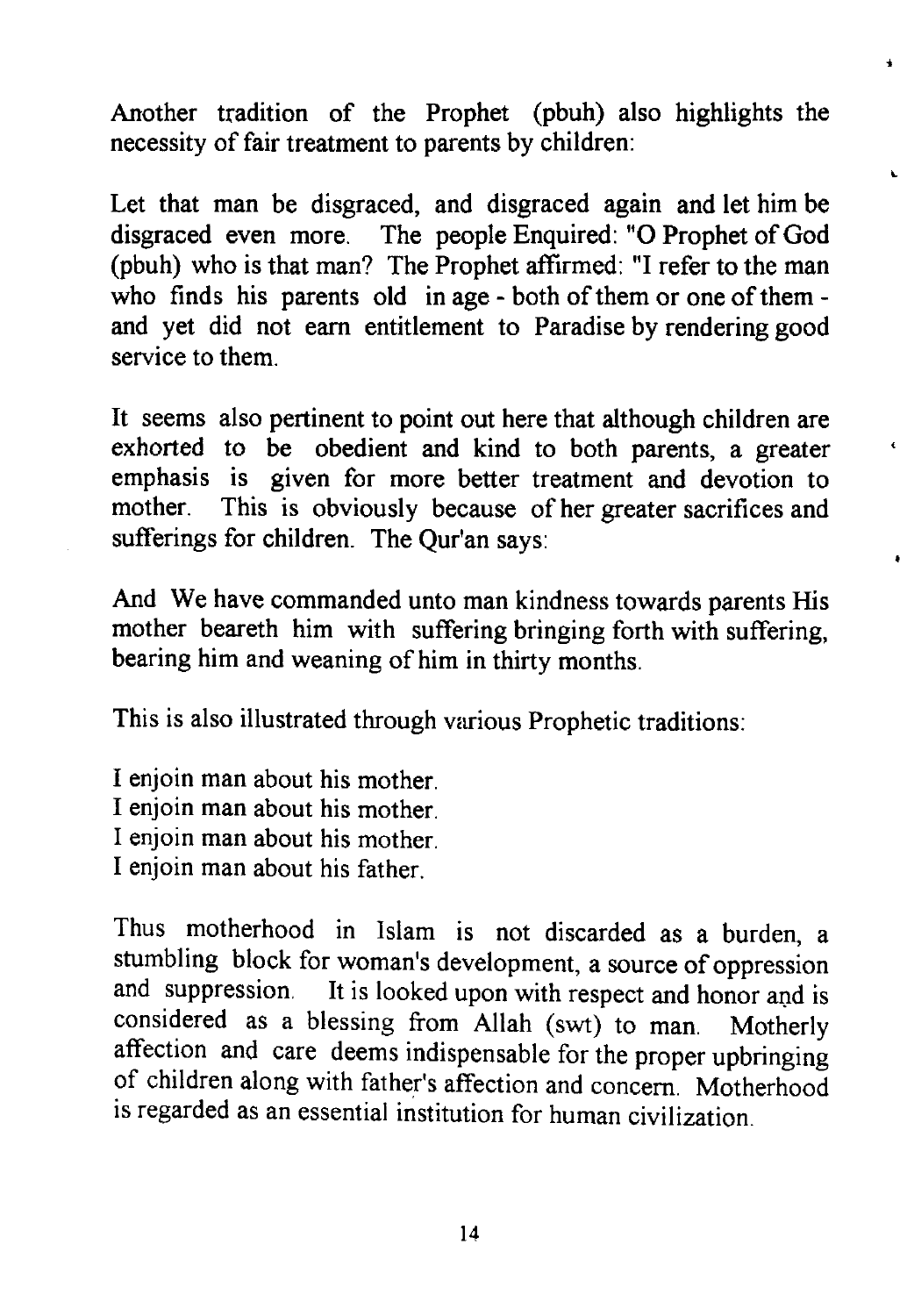As discussed above, Islam attaches great importance to the mutual As discussed above, Islam attaches great importance to the mutual love and concern for each other in the family. As father is asked to pray to Allah (swt) to bring in his wife and children comfort for his eyes, children are exhorted to show glances of love and his eyes, children are exhorted to show glances of love and devotion to parents. The Prophet (pbuh) said: devotion to parents. The Prophet (pbuh) said:

"The pious offspring who castes a single look of affection at his parents receives a reward from God equal to the reward of an parents receives a reward from God equal to the reward of an accepted Hajj." The people submitted: "O Prophet of Allah (peace be upon you), if someone casts a hundred such glances of love and affection at his parents, what then?" The Prophet replied: "Yes, indeed, even if one does so a hundred time a day, he will get a indeed, even if one does so a hundred time a day, he will get a hundred fold reward. God is far greater than you imagine and is hundred fold reward. God is far greater than you imagine and is completely free from petty narrow mindedness. completely free from petty narrow mindedness.

Children are also exhorted to pray for their parents; Children are also exhorted to pray for their parents:

 $\overline{\mathbf{L}}$ 

O, our Lord! Grant forgiveness to my parents and me and pardon 0, our Lord! Grant forgiveness to my parents and me and pardon all the faithful on the Day of Reckoning.

#### Few Observations on the Above Discussion: Few Observations on the Above Discussion:

1. Sexuality, reproduction and parents and children relationship in the family are all perceived in Islam as natural and essential the family are all perceived in Islam as natural and essential aspects of man's life and are not separated from the whole Tawhidic framework of life and thought. Man is always reminded Tawhidic framework oflife and thought. Man is always reminded to be mindful of Allah's guidance all through these relationships to be mindful of Allah's guidance all through these relationships whether sexual or parental. whether sexual or parental.

2 sexuality and reproduction outside marriage are rejected 2. Sexuality and reproduction outside marriage are rejected downright and considered unlawful, no matter all technological downright and considered unlawful, no matter all technological devices make them possible outside marriage. devices make them possible outside marriage.

<sup>I</sup>A loving, devoted, peaceful and harmonious relationship 3. A loving, devoted, peaceful and harmonious relationship between husband and wife is greatly emphasized. Man's domination and woman's subservience to man are completely domination and woman's subservience to man are completely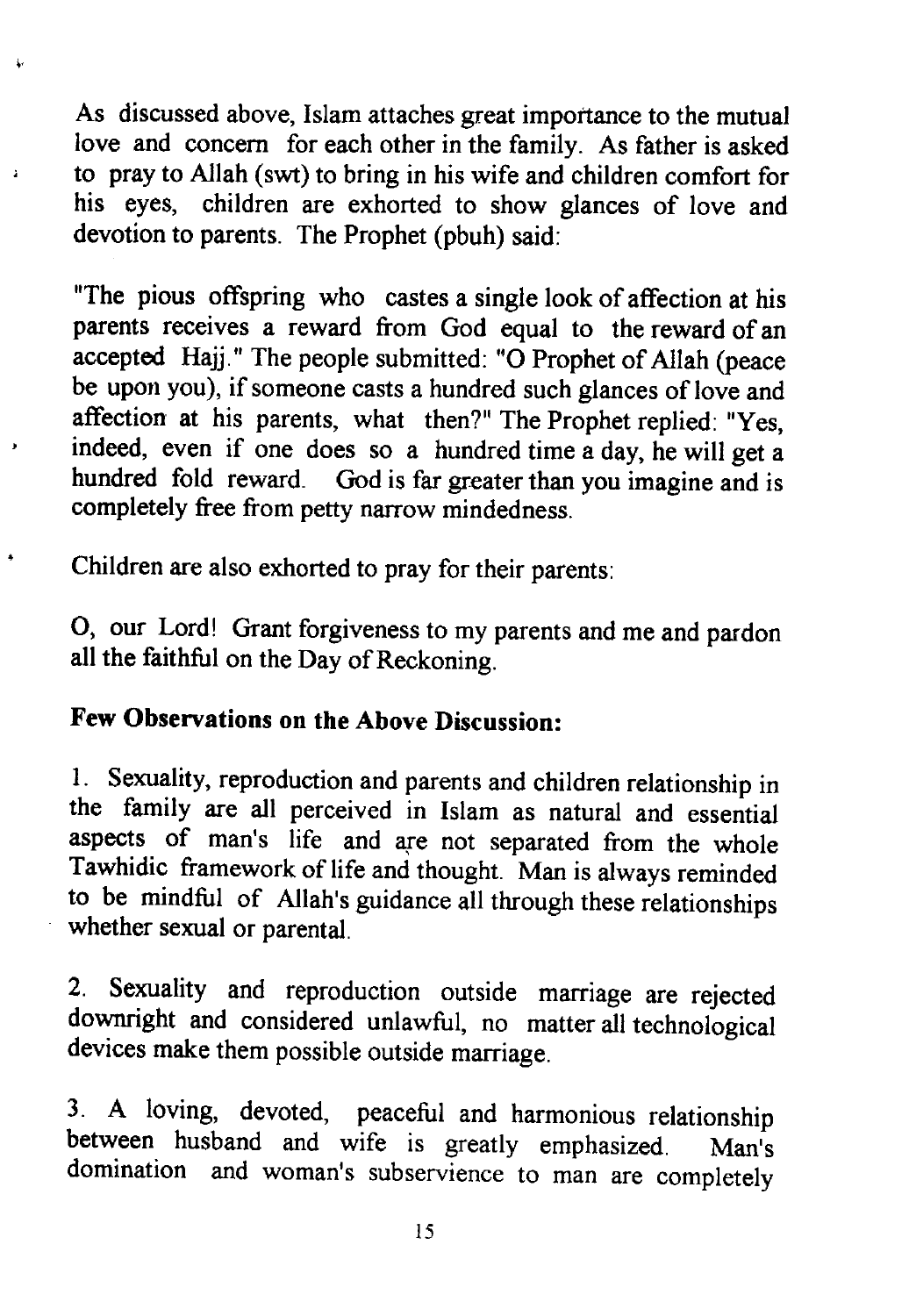rejected. Men and women complement each other and not rejected. Men and women complement each other and not compete against each other. Islamic family system is neither compete against each other. Islamic family system is neither patriarchal nor matriarchal, rather consultational, shura-based. patriarchal nor matriarchal, rather consultational, shura-based.

 $\bullet$ 

 $\epsilon$ 

4. An affectionate, cordial, intimate and a deeper relationship 4. An affectionate, cordial, intimate and a deeper relationship between parents and children is strongly upheld in Islam. A stable between parents and children is strongly upheld in Islam. A stable family of caring parents and devoted children is expected for a family of caring parents and devoted children is expected for a better society and a healthier civilization. better society and a healthier civilization.

#### Conclusion: **Conclusion:**

We cannot afficrd to be complacent and take comfort in the Islamic We cannot afford to be complacent and take comfort in the Islamic theories of sexuality, reproduction, husband and wife relationship and parents and children relationship which are based on the Qur'anic injunctions and Prophetic traditions unless we see these theories are put into Practice. theories are put into practice.

For instance, it is generally found out that the relationship patterns For instance, it is generally found out that the relationship patterns between husband and wife and between parents and children even in some Muslim societies are also not satisfactory. Broadly there in some Muslim societies are also not satisfactory. Broadly there are three problems: are three problems:

L Men tend to keep a despotic attitude towards women and 1. Men tend to keep a despotic attitude towards women and children. There is a big communication gap between the male children. There is a big communication gap between the male members and females and children. Men expect from women only members and females and children. Men expect from women only familial service of cooking, cleaning and children care. Exchange of thoughts and ideas on any problem of the outside world, of Muslim Ummah, of intellectual or of any other field is almost Muslim Ummah, of intellectual or of any other field is almost absent. Instead of a loving and caring environment, a fearful and absent. Instead of a loving and caring environment, a fearful and tensed environment prevails in the house because men usually tensed environment prevails in the house because men usually maintain distance from women and children as a mark of their maintain distance from women and children as a mark oftheir artificial honor. This sort of honor sometimes even turns to be artificial honor. This sort of honor sometimes even turns to be horrific among other family members and distorts all sorts of horrific among other family members and distorts all sorts of relationships. Although it goes against Islamic injunctions as relationships. Although it goes against Islamic injunctions as described above, sometimes even a religious halo is attached to it described above, sometimes even a religious halo is attached to it

l 6 16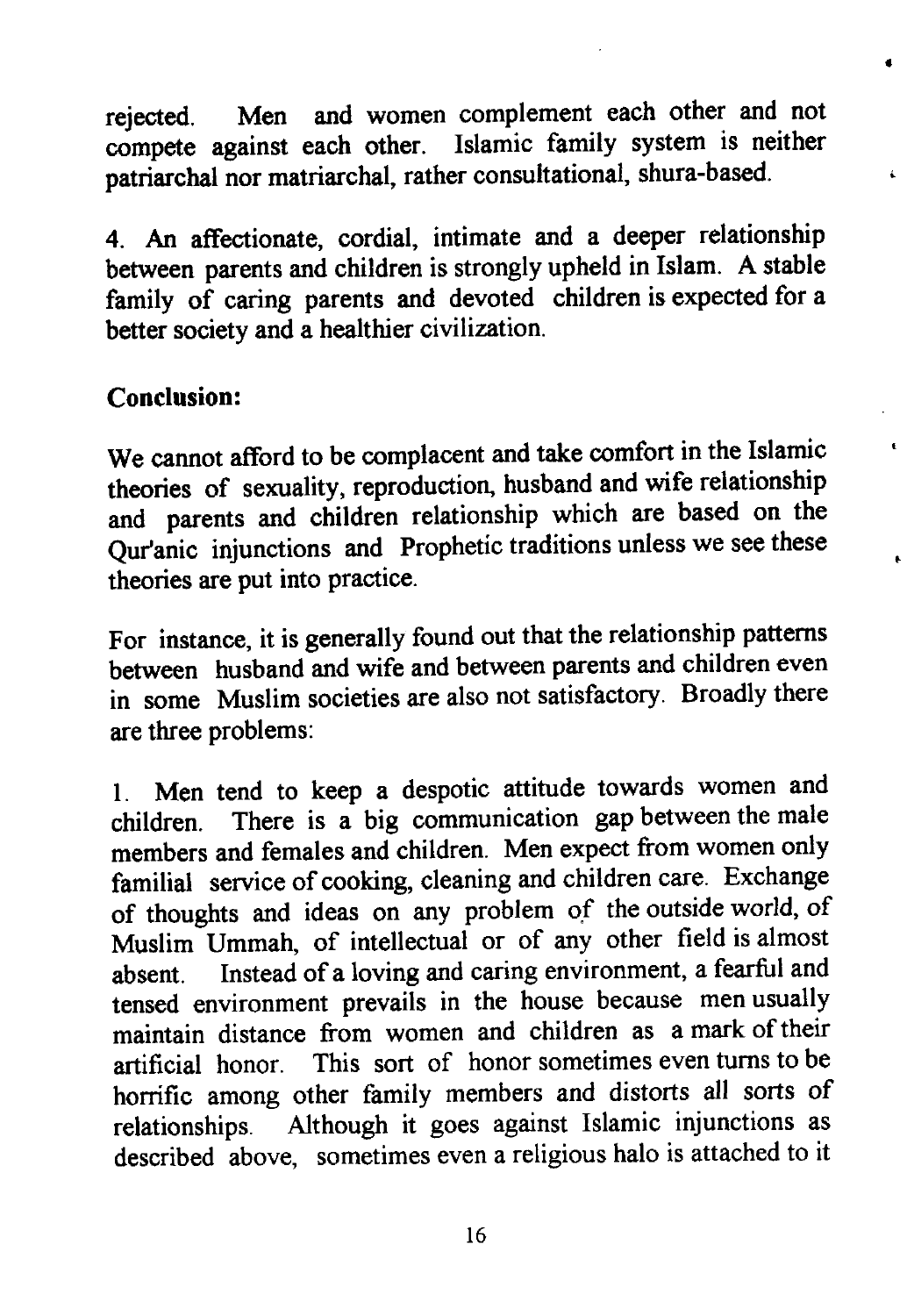for which reason women and children could hardly express themselves and become victims of horror. themselves and become victims ofhorror.

z- ln some cases, women are alone expected to take over all the 2. In some cases, women are alone expected to take over all the responsibilities of children and men completely exempt from it. responsibilities of children and men completely exempt from it. For the better educational upbringing of children, both mother and father require to play their important roles. In those families father require to play their important roles. In those families where women are hardly educated, it becomes all the more problematic for children to get proper educational feedback. problematic for children to get proper educational feedback.

whereas in some cases, where both parents are educated and Whereas in some cases, where both parents are educated and working, again children become the victims since they do not get working, again children become the victims since they do not get proper attention from their parents. Men claim that ihey are too proper attention from their parents. Men claim that they are too busy and women blame men for non-co-operation in house-chores busy and women blame men for non-eo-operation in house-chores and claim that they are over-burdened with double workload and and claim that they are over-burdened with double workload and tend to neglect children. Children feel that they are alienated from both parents. both parents.

3. Due to lack of mutual understanding and confidence on each 3. Due to lack of mutual understanding and confidence on each other, the relationships between husband and wife grows tensed and sometimes gives rise to divorce. Children of divorced parents turn out to be aggressive and anti-social. tum out to be aggressive and anti-social.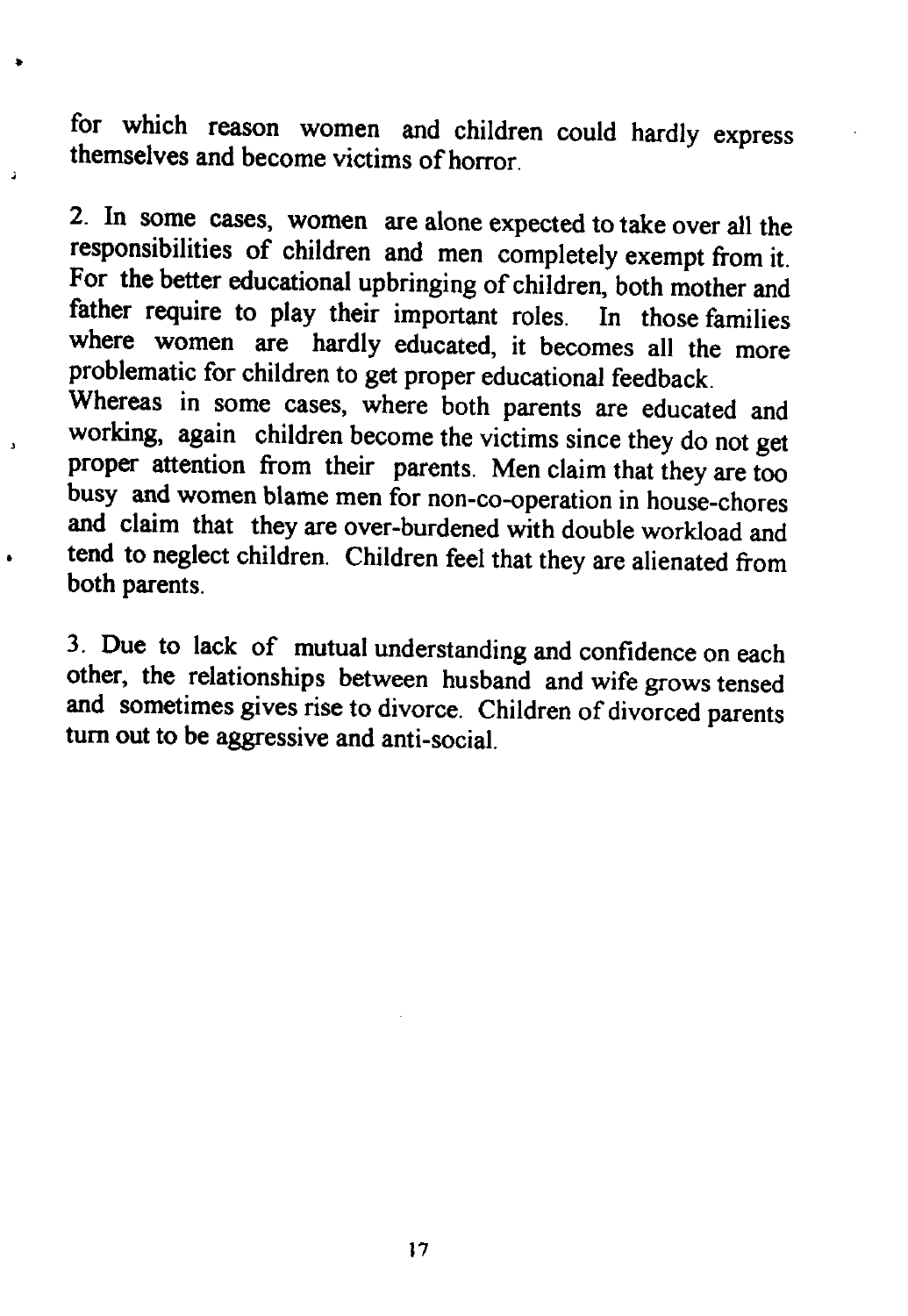#### References: References:

1. For a comprehensive and convincing study on Islam as the complete way of life, see various books of Syed Abul Ala Mawdudi such as - Islamic Way of Life, Lahore Islamic publications, 1992; see also Let us be Muslims, Kuala Lumpur, Publications, 1992; see also Let uS be Muslims, Kuala Lumpur, The Islamic Foundation, A.S. Noordeen, 1991. For a contemporary perspective on Islam, see Mohammad Ahmedullah siddiqi' (ed),'Islam-. A Contemporary Perspective, chicago, Siddiqi (ed.), Islam-. <sup>A</sup> Contemporary Perspective, Chicago, NAAMPS Publication, 1994.

÷

2,. see Ismaiel Raji al-Faruqi, Tawhid: Its Implications for 2. See Ismaiel Raji al-Faruqi, Tawhid: Its Implications for Thought and Life, Herndon, IIIT, 1982; Mohammad Nejatullah Siddiqui, Tawhid- The Concept and the Process, in Khurshid Ahmed andZafar Ishaq Ansar ed., Islamic Perspectives Studies in Ahmed and Zafar Ishaq Ansar ed., Islamic Perspectives Studies in Honor of Sayyed Abul Ala Mawdudi, Leicester, Islamic Foundation, 1979, PP. l 7-33. Foundation, 1979, pp. 17-33.

3. Al-Qur'an 2:30; For a concrete understanding of the universal missionary role of a Muslim, see Sayyed Abul Ala Mawdudi, Witness unto Mankind, Leicester, Islamic Foundation, 1995.

- 4. Al-Qur'an 30:21 4. Al-Qur'an 30:21
- 5. Al-Qur'an l3:38. 5. Al-Qur'an 13:38.
- 6. Al-Qur'an4-.21. 6. Al-Qur'an 4-.21.
- 7. Al-Qut'an l7-.3?3-l see also Mohammed Abdur Rauf, Islamic 7. Al-Quran 17-.323-1 see also Mohammed Abdur Rauf, Islamic View of Woman and the Family, Chicago, Kazi Publications, 1996. Publications, 1996.
- 8. Sahih al-Muslim, chapter, The Book of Marriage, Ha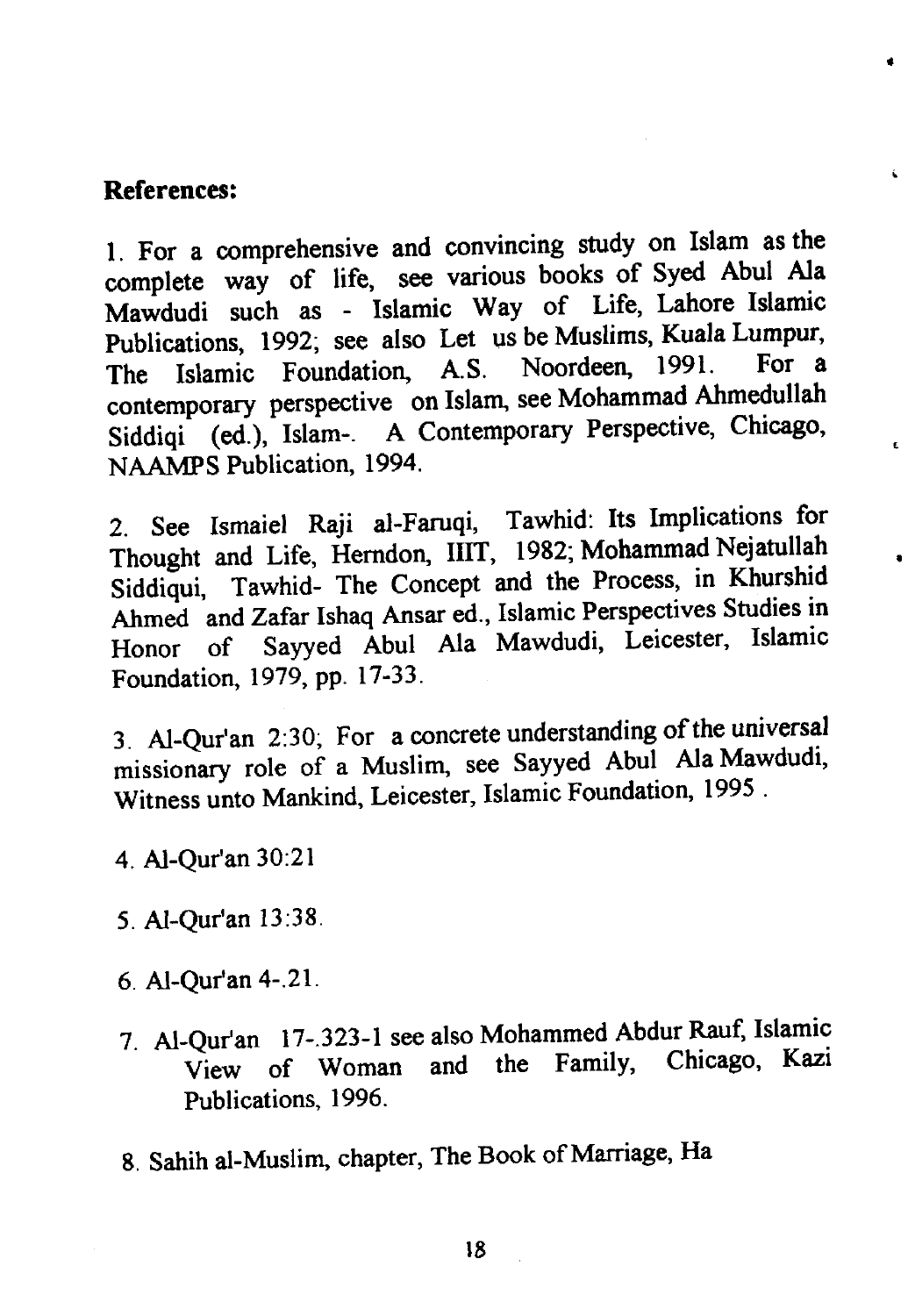

à.

ţ.

Ĺ

ä.